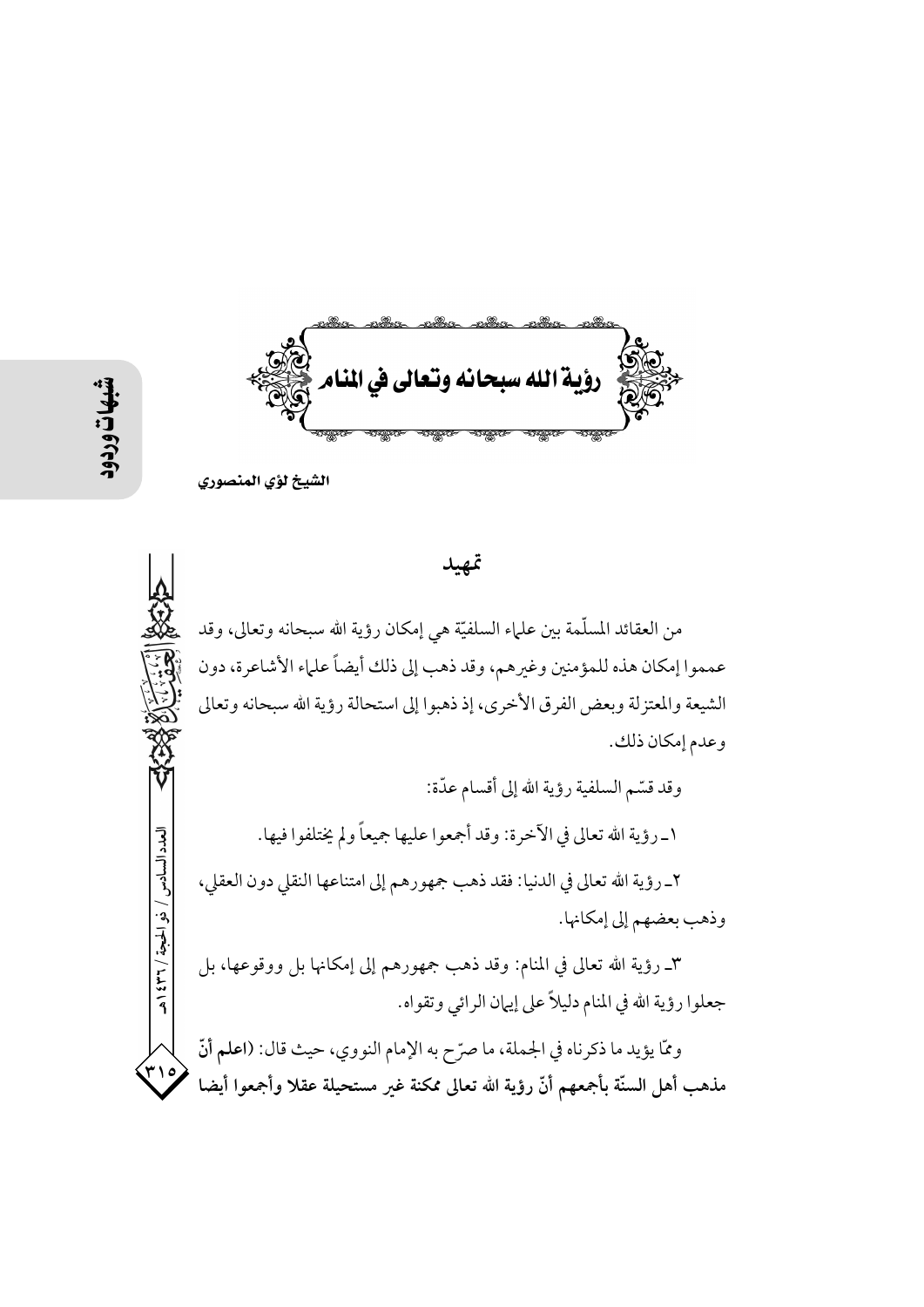على وقوعها في الآخرة وأنَّ المؤمنين يرون الله تعالى دون الكافرين وزعمت طائفة من أهل البدع المعتزلة والخوارج وبعض المرجئة أنَّ الله تعالى لا يراه أحد من خلقه وأن رؤيته مستحيلة عقلاً وهذا الذي قالوه خطأ صريح وجهل قبيح)'''.

ففي كلمات النووي تصريح بيّن بإمكانيّة رؤية الله سبحانه وتعالى، بل وبإجماعهم على وقوع ذلك في الآخرة.

أمَّا ما يتعلَّق برؤيته في المنام فهو ما سنتناوله في هذه المقالة، ونترك تفاصيل رؤيته في الآخرة إلى موطن آخر .

منشأ الاعتقاد برؤين الله سبحانه وتعالى في المنام: يظهر عند التتبع أنَّ منشأ هذا الاعتقاد هو بعض النصوص التي نسبوها إلى النبـِي ﷺ والدالة على رؤيته لربّه في المنام، منها ما رواه الترمذي في سننه، إذ أورد روايات عدّة حول الموضوع نقتصر منها على ما رواه الصحابي معاذ بن جبل. قال الترمذي: (حدِّثنا محمَّد بن بشار، حدثنا معاذ بن هانيءِ أبو هانيءِ السكري، حدثنا جهضم بن عبد الله عن يحيى بن أبي كثير، عن زيد بن سلام، عن أبي سلام، عن عبد الرحمن بن عائش الخضر مي أنَّه حدثه عن مالك بن يخامر السكسكي، عن معاذ بن جبل قال: احتبس عنَّا رسول الله صلَّى الله عليه وسلَّم ذات غداة من صلاة الصبح حتَّى كدنا نتراءى عين الشمس، فخرج سريعاً فثوَّب بالصلاة، فصلَّى رسول الله صلَّى الله عليه وسلَّم وتجوَّز في صلاته، فلمَّا سلَّم دعا بصوته فقال لنا: على مصافكم كما أنتم، ثم انفتل إلينا فقال: أما إنِّي سأحدثُّكم ما حبسني عنكم الغداة: أنِّي قمت من الليل فتوضأت فصليت ما قدر لي فنعست في صلاتي فاستثقلت، فإذا أنا بربي تبارك وتعالى في أحسن صورة فقال: يا محمَّد، قلت: ربَّ لبيك، قال: فيم يختصم الملأ الأعلى ؟ قلت: لا أدرى ربّ، قالها ثلاثاً ، قال: فرأيته وضع كفّه بين كتفيٍّ، قد وجدت برد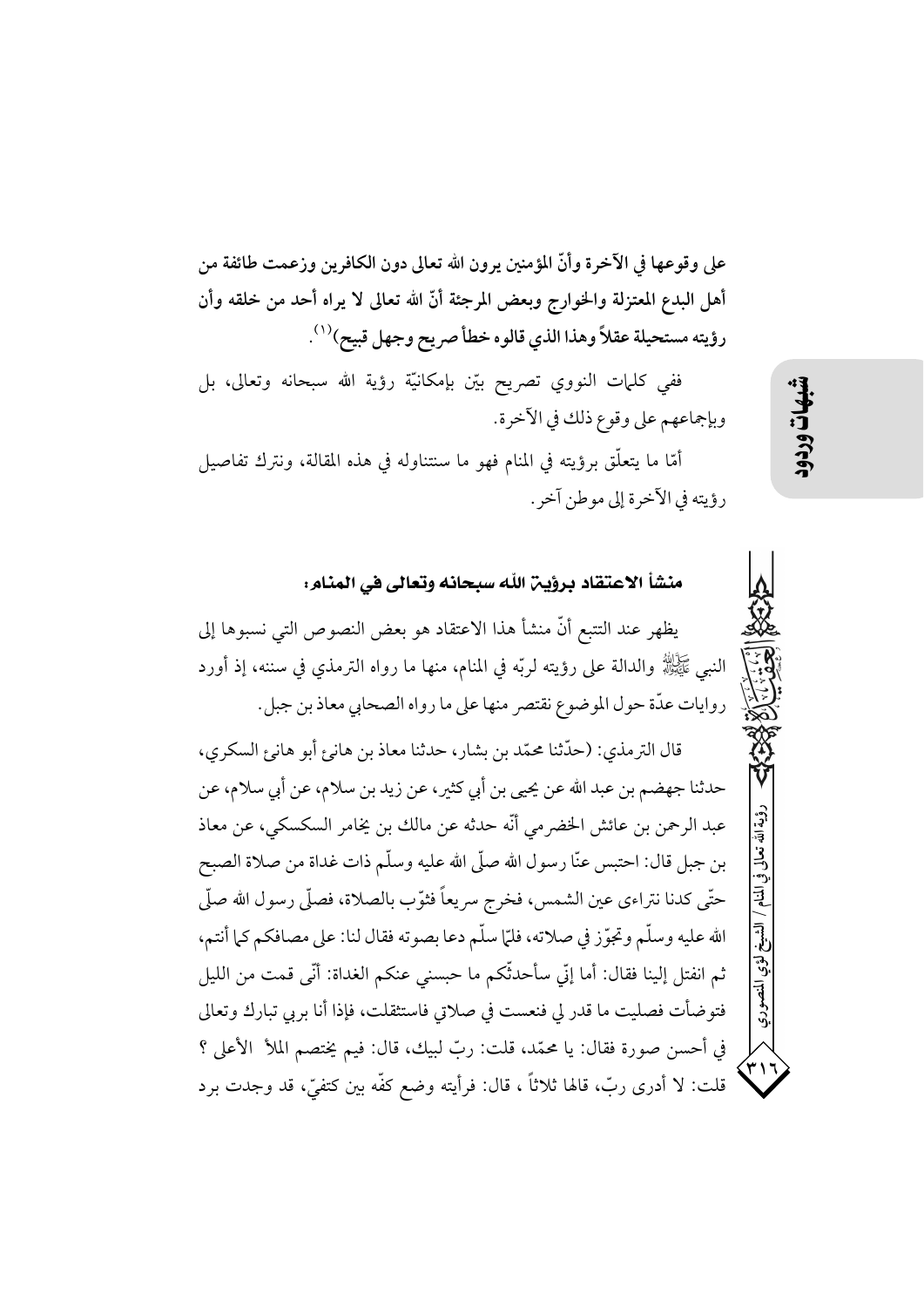أنامله بين ثدييٍّ، فتجلَّى لي كلِّ شيئٍ وعرفت فقال: يا محمد . قلت: لبيك ربٍّ، قال: فيم يختصم الملأ الأعلى ؟ قلت: في الكفَّارات، قال: ما هنَّ؟ قلت: مشى الأقدام إلى الجماعات، والجلوس في المساجد بعد الصلاة، وإسباغ الوضوء في المكروهات، قال: ثم فيم؟ قلت: إطعام الطعام، ولين الكلام، والصلاة بالليل والناس نيام. قال: سل، قلت: اللهم إنّي أسألك فعل الخيرات، وترك المنكرات، وحبّ المساكين، وأن تغفر لي وترحمني، وإذا أردت فتنة في قوم فتوفني غير مفتون، وأسألك حبك وحب من يحبك وحب عمل يقرب إلى حبك. قال رسول الله عَكَيْلَاللهُ إِنّها حقٌّ فادرسوها ثمّ تعلّموها).

وعلَّق عليه الترمذي فقال: (هذا حديث حسن صحيح، سألت محمد بن إسماعيل عن هذا الحديث فقال: هذا صحيح)(٢).

وفي الموضوع ذاته يقول الإمام الذهبي: (ولم يأتنا نص جلي بأنّ النبيّ صلَّى الله عليه وسلم رأى الله تعالى بعينيه. وهذه المسألة مما يسع المرء المسلم في دينه السكوت عنها، فأمّا رؤية المنام، فجاءت من وجوه متعدّدة مستفيضة، وأما رؤية الله عياناً في الآخرة، فأمر متيقن تواترت به النصوص)<sup>(٣)</sup>.

وقد رتَّبوا على ذلك بحثهم العقدي، وعنونوا له عنواناً مستقلاً، وهو أنَّ الله سبحانه وتعالى يُرى في المنام، وكتب بعضهم في ذلك رسائل وأبحاث منفصلة، ككتاب الرؤية لابن أبي الدنيا، وكرسالة (اختيار الأولى في شرح حديث اختصام الملأ الأعلى) لابن رجب الحنبلي، وكذلك صرَّحوا في كلَّماتهم برؤيته في المنام، بل نسبوا إلى مجموعة من علمائهم ومحدثيهم بأنَّهم قد رأوا الله في المنام، وسنذكر الآن جملة من أقوال علمائهم في ذلك ونتبعها بذكر مناماتهم التي رأوها في رب العالمين.

## تصريح علمائهم بإمكان رؤين الله في المنام:

عرفنا ممَّا سبق أنَّ رؤية الله في المنام ممكنة عند القوم، بل صرّح بعضهم بأنَّها علامات الإيهان، نورد مجموعة من أقوالهم في ذلك:

العدد السادس / ذو الحبجة / ٣٦ / ٤٣٩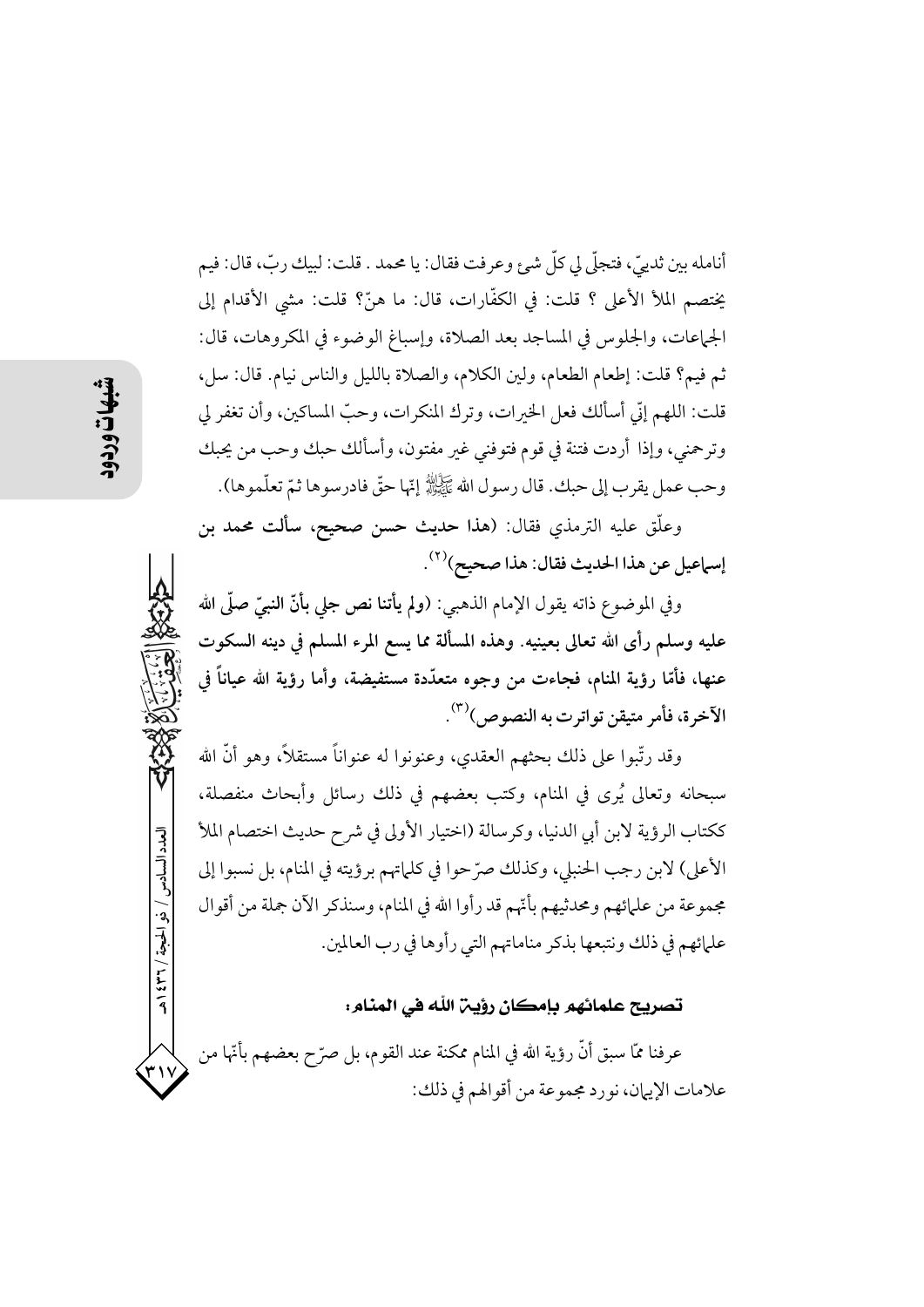١\_ محمد بن سيرين (ت: ١١٠هـ) حيث قال: (من رأى ربّه في المنام دخل الجنّة)<sup>(٤)</sup>.

٢\_ الإمام أبو محمد الدينوري، ابن قتيبة (ت: ٢٧٦هـ):

قال في كتابه تعبير الرؤيا: باب معرفة الأصول: تأويل رؤية الله تعالى في المنام، قال المفسـرون: من رأى الله ـ عز وجل ـ بمكان شمل العدل ذلك الموضع، وأتى أهله الخصب والفرح والخير؛ لأنَّ الله هو الحقَّ المبين، له الدنيا والآخرة، وعنده مفاتح الرزق، وقال المفسرون في قول الله عز وجل: ﴿ لِلَّذِينَ أَحْسَنُوا الْـحُسْنِي وَزِيادَةٌ﴾ يونس : ٢٦، (النظر إلى الله).

وإن رآه ينظر إليه فهي رحمته له، وإن رآه معرضاً عنه فهو تحذير للذنوب، يقول الله عز وجل في قوم لا تنالهم رحمته: ﴿ أُولَئِكَ لا خَلاقَ لَـهُمْ فِي الْآخِرَةِ وَلا يُكَلِّمُهُمُ اللهُ وَلا يَنْظُرُ إِلَيْهِمْ ﴾ آل عمران: ٧٧.

ويقول الداعون في الدعاء: (اللهم انظر إليّ برحمتك)

وإن أعطاه شيئاً من متاع الدنيا: (فإنَّ ذلك عِزٌّ وابتلاء من مصايب وأسقام تؤديه إلى رحمته،وكذلك إن رآه معه على فراش، أو في بيت، أو رآه يعظه، أو يعاتبه، أو يمرضه، أو يكتنفه: فذلك كله برَّه به، وعطفه عليه مع تمحيص واختبار منه؛ لأنَّ الله ووعظه وإقباله: هو نظره لعبده بما يبقى له عنده، لا بما يزول عنه وليس يتغير هذا إلا أن يراه بغير ما هو أهله، أو على خلاف ما يوصف به جل جلاله؛ فيكون ذلك دليلاً على هوى في الدين من بغي وكذب عليه أو بدعة في الإسلام)<sup>(٥)</sup>. ٣\_الإمام عثمان بن سعيد الدارمي (ت: ٢٨٠هـ):

إذ قال: (وفي المنام يمكن رؤية الله تعالى على كلِّ حال وفي كلِّ صورة)'``. ٤\_ القاضي أبو يعلى الفراء ، محمد بن الحسين(ت: ٥٨ ٤هـ):

لشيخ لؤي المنصو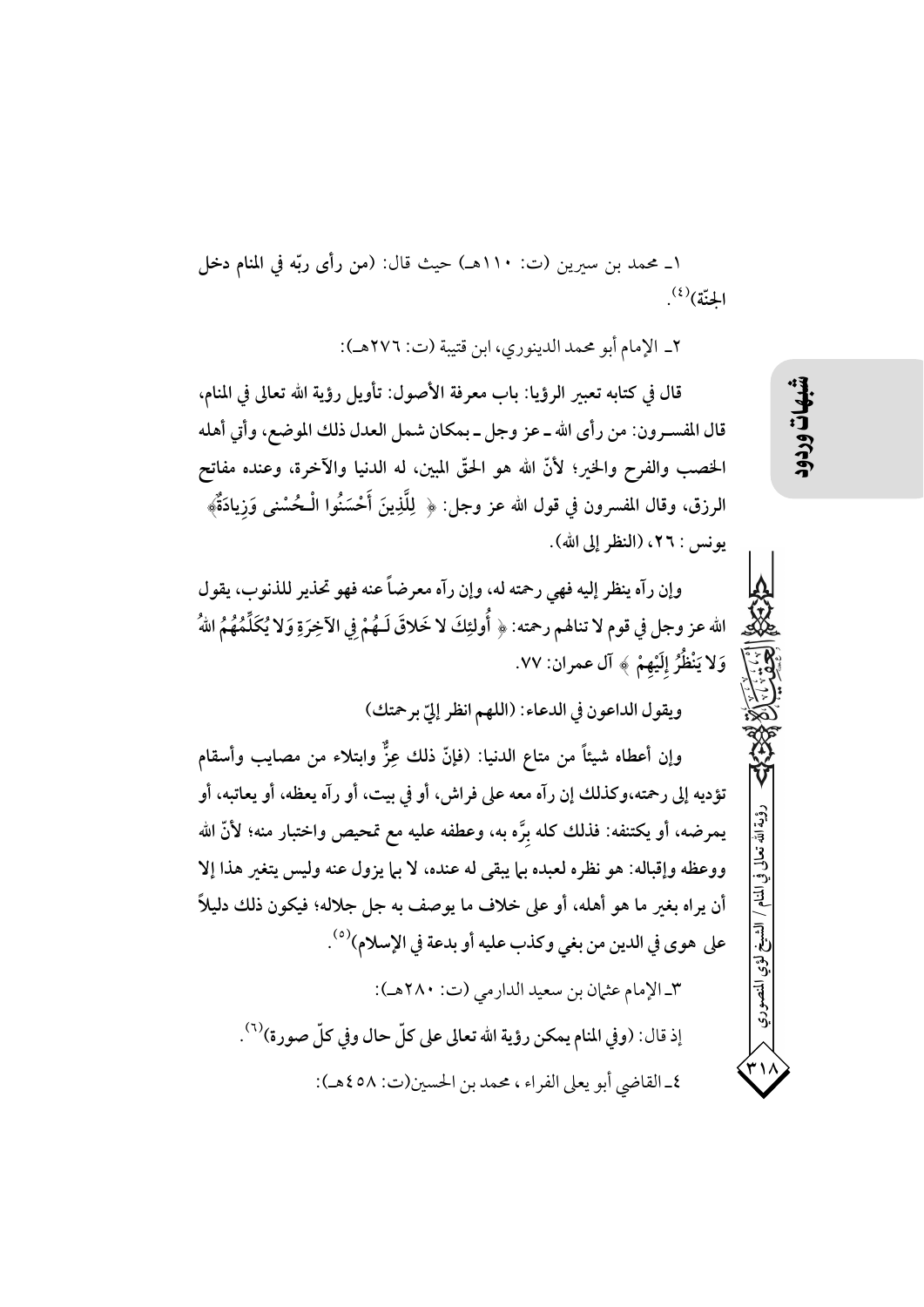إذ قال: (جواز رؤيته سبحانه في المنام وهذا غير ممتنع في حقه ﷺ أو في حق غيره من المؤمنين)<sup>(٧)</sup>.

٥\_ أبو القاسم القشيري (ت: ٤٦٥هـ):

إذ قال ما حاصله: «إنَّ رؤياه على غير صفته لا تستلزم إلا أن يكون هو، فإنَّه لو رأى الله على وصف يتعالى عنه وهو يعتقد أنّه منزه عن ذلك لا يقدح في رؤيته بل يكون لتلك الرؤيا ضر ب من التأويل»<sup>(٨)</sup> .

٦\_ الإمام البغوي، الحسين بن مسعود (ت: ٥١٠ هـ):

قال: (رؤية الله في المنام جائزة، قال معاذ عن النبي ﷺ: (إني نعست فرأيت ربي)، وتكون رؤيته جلت قدرته ظهور العدل ، والفرج والخصب والخير لأهل ذلك الموضع ، فإن رآه فوعد له جنة أو مغفرة ، أو نجاة من النار ، فقوله حق ووعده صدق ، وإن رآه ينظر إليه، فهو رحمته ، وإن رآه معرضاً عنه ، فهو تحذير من الذنوب ، لقوله سبحانه وتعالى: ﴿ أُولئِكَ لا خَلاقَ لَـهُمْ فِي الآخِرَةِ وَلا يُكَلِّمُهُمُ اللهُ وَلا يَنْظُرُ إلَيْهِمْ» <sup>(٩)</sup> وإن أعطاه شيئاً من متاع الدنيا فأخذه ، فهو بلاء ومحن وأسقام تصيب بدنه، يعظم بها أجره لايزال يضطرب فيها حتى يؤديه إلى الرحمة، وحسن العاقبة)(١٠٠).

٧ـ القاضي عياض (ت: ٤٤هـ):

قال: (إنَّه لا نزاع في وقوعها وصحّتها فإنَّ الشيطان لا يتمثل به تعالى كالأنبياء عليهم الصلاة والسلام)(١١).

وفي شرح مسلم للنووي أنَّه قال: (واتفق العلماء على جواز رؤية الله تعالى في المنام وصحتها وإن رآه الانسان على صفة لا تليق بحاله من صفات الأجسام؛ لأن ذلك المرئي غير ذات الله تعالى إذ لا يجوز عليه سبحانه وتعالى التجسم ولا اختلاف الأحوال)<sup>(١٢)</sup>.

العدد السادس / ذو الحجة / ٣٦ / ٤٣٩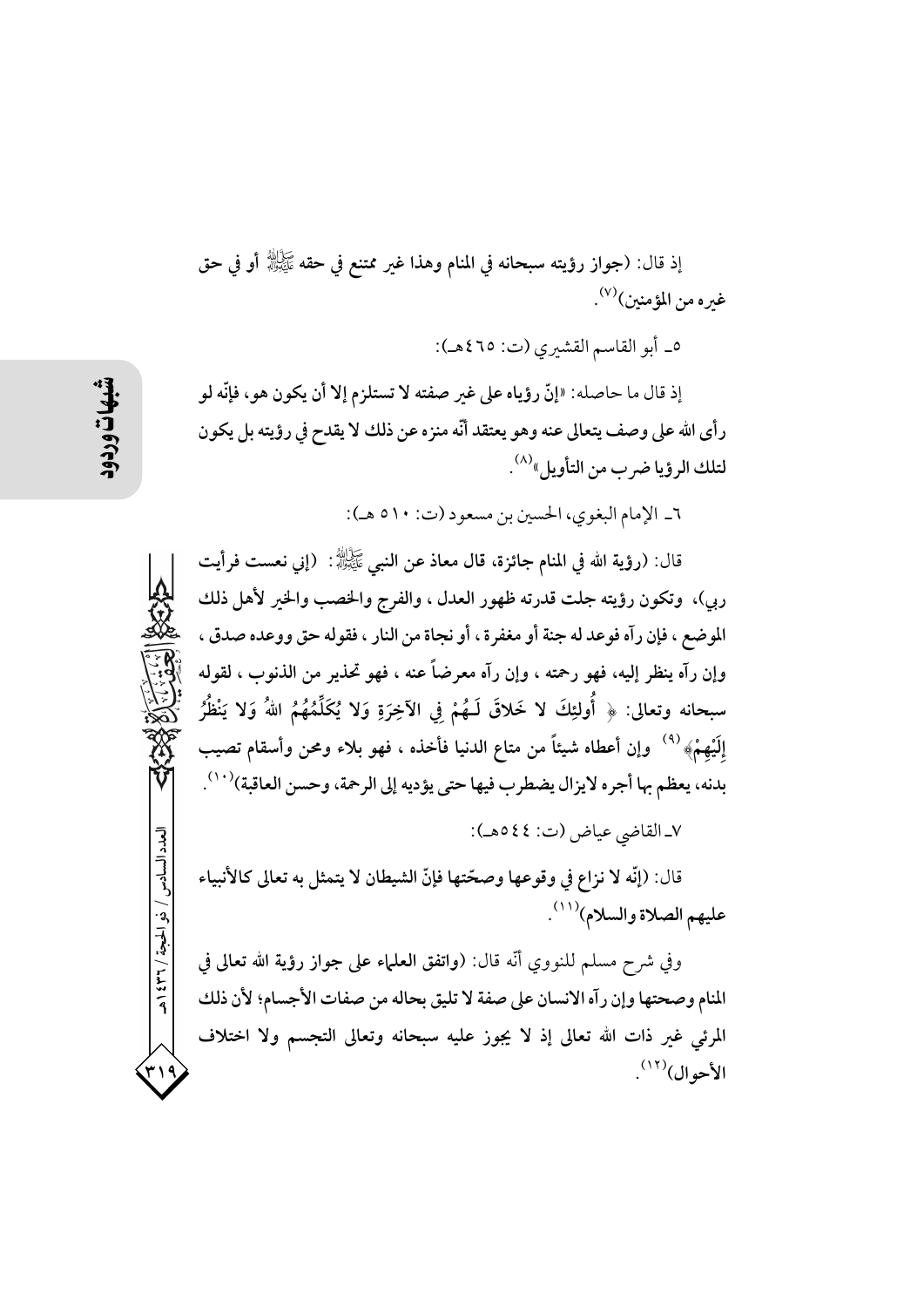وتعقُّبه بعضهم قائلاً: (إنَّ الشيطان يتمثَّل به تعالى دون النبي ﷺ والفرق أنَّ النبي بشر فيلزم من التمثل به اللبس بخلاف المولي فأمره معلوم)(١٣). ٨\_ القرافي، أحمد بن إدريس(ت: ٦٨٤هـ)

قال: (فإذا رأى الرائي أنَّه بالمشــرق وهو بالمغرب أو نحوه فهي أمثلة جعله الله تعالى دليلاً على تلك المعاني كما جعلت الحروف والأصوات والرقوم الكتابية دليلاً على المعاني، فإذا رأى الله تعالى أو النبي فهي أمثلة تضرب له بقدر حاله فإن كان موحداً رآه حسناً أو ملحداً رآه قبيحا وهو أحد التأويلين في قوله رأيت ربي في أحسن صورة)(١٤).

٩\_ ابن تيمية الحراني، أحمد بن عبد الحليم (ت: ٧٢٨هـ):

قال: (وقد يرى المؤمن ربه في المنام في صور متنوعة على قدر إيهانه ويقينه، فإذا كان إيهانه صحيحاً لم يره إلا في صورة حسنة، وإذا كان في إيهانه نقص رأى ما يشبه إيمانه...)<sup>(١٥)</sup>.

وقال في موضع آخر: (ومن رأى الله عز وجل في المنام فانه يراه في صورة من الصور بحسب حال الرائي إن كان صالحاً رآه في صورة حسنة، ولهذا رآه النبي في أحسن صورة)<sup>(١٦)</sup>.

وقد صرّح بأنّ هذه العقيدة محل اتفاق بين المسلمين باستثناء الجهمية''''.

١٠\_شمس الدين الذهبي (ت: ٧٤٨هـ):

حيث قال: (ولم يأتنا نص جلى بأنّ النبيّ صلّى الله عليه وسلم رأى الله تعالى بعينيه. وهذه المسألة مما يسع المرء المسلم في دينه السكوت عنها، فأما رؤية المنام، فجاءت من وجوه متعدّدة مستفيضة، وأما رؤية الله عياناً في الآخرة ، فأمر متيقن تواترت به النصوص، جمع أحاديثها الدارقطني والبيهقي وغيرهما)(١٨). ١١\_ابن كثير الدمشقى (ت: ٧٧٤هـ):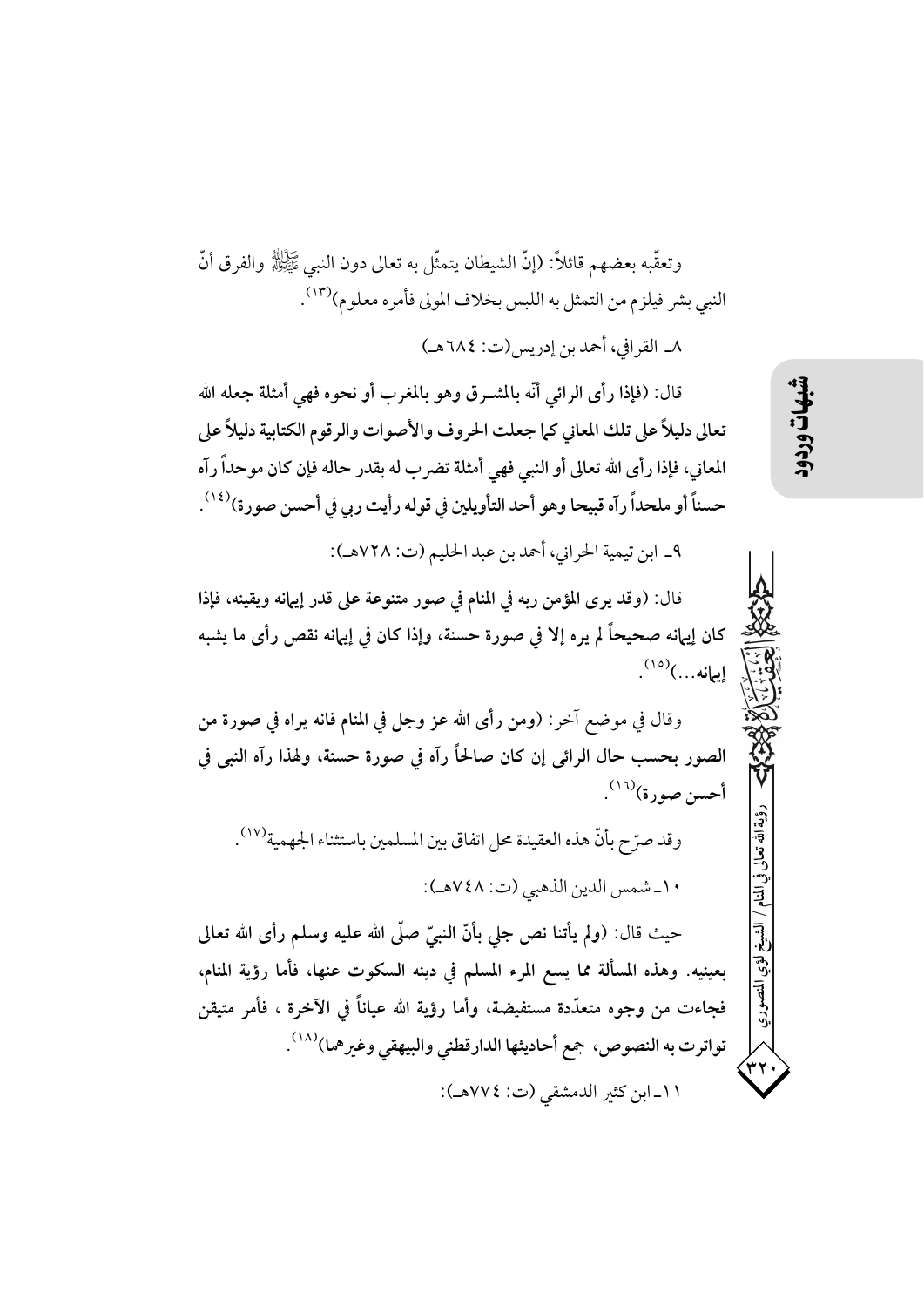في تفسير قوله تعالى: ﴿ما كانَ لِي مِنْ عِلْمٍ بِالْـمَلَإِ الأَعْلَى إِذْ يَخْتَصِمُونَ﴾  $^{(14)}$ ، حيث قال: (أي لولا الوحي من أين كنت أدري باختلاف الملا الأعلى؟ يعني في شأن آدم عليه الصلاة والسلام وامتناع إبليس من السجود له ومحاجته ربّه في تفضيله عليه (ثمّ ساق حديث معاذ وقال بعده: ) فهو حديث المنام المشهور ومن جعله يقظة فقد  $\mathcal{L}^{(\Upsilon\ \cdotp)}(t)$ غلط

١٢ـ ابن حجر العسقلاني(ت: ٨٥٢هـ) حيث قال:

(جوز أهل التعبير رؤية الباري عز وجل في المنام مطلقاً ولم يجروا فيها الخلاف في رؤيا النبي صلَّى الله عليه وسلم، وأجاب بعضهم عن ذلك بأمور قابلة للتأويل في جميع وجوهها، فتارة يعبر بالسلطان وتارة بالوالد وتارة بالسيد وتارة بالرئيس في أي فن كان، فلما كان الوقوف على حقيقة ذاته ممتنعا وجميع من يعبر به يجوز عليهم الصدق والكذب كانت رؤياه تحتاج إلى تعبير دائما بخلاف النبي صلى الله عليه وسلم، فإذا رؤي على صفته المتفق عليها وهو لا يجوز عليه الكذب كانت في هذه الحالة حقاً محضاً لا يحتاج إلى تعبير)((٢).

١٣\_الملا على القاري (ت: ١٠١٤هـ):

قال في المرقاة بعد أن ذكر رؤيا النبي لرب العالمين في المنام:(وعلى هذا لم يكن فيه إشكال إذ الرائي قد يرى غير المتشكل متشكلاً ، والمتشكل بغير شكله. ثم لم يعد ذلك بخلل في الرؤيا ولا في خلد الرائي ، بل له أسباب أخر تذكر في علم المنام ، أي التعبير . ولولا تلك الأسباب لما افتقرت رؤيا الأنبياء لِلْمَجِلْةِ إلى تعبير)(٢٢).

١٤ـ العلامة الآلوسي (ت: ١٢٧٠هـ):

قال: (فأنا ولله تعالى الحمد قد رأيت ربي مناماً ثلاث مرات وكانت المرة الثالثة في السنة السادسة والأربعين والمائتين والألف بعد الهجرة ، رأيته جل شأنه وله من النور ما له متوجهاً جهة المشرق فكلمني بكلمات أنسيتها حين استيقظت ، ورأيت مرة

العدد السادس / ذو الحجة / ٣٦ / ٤٣٩

۳۲۱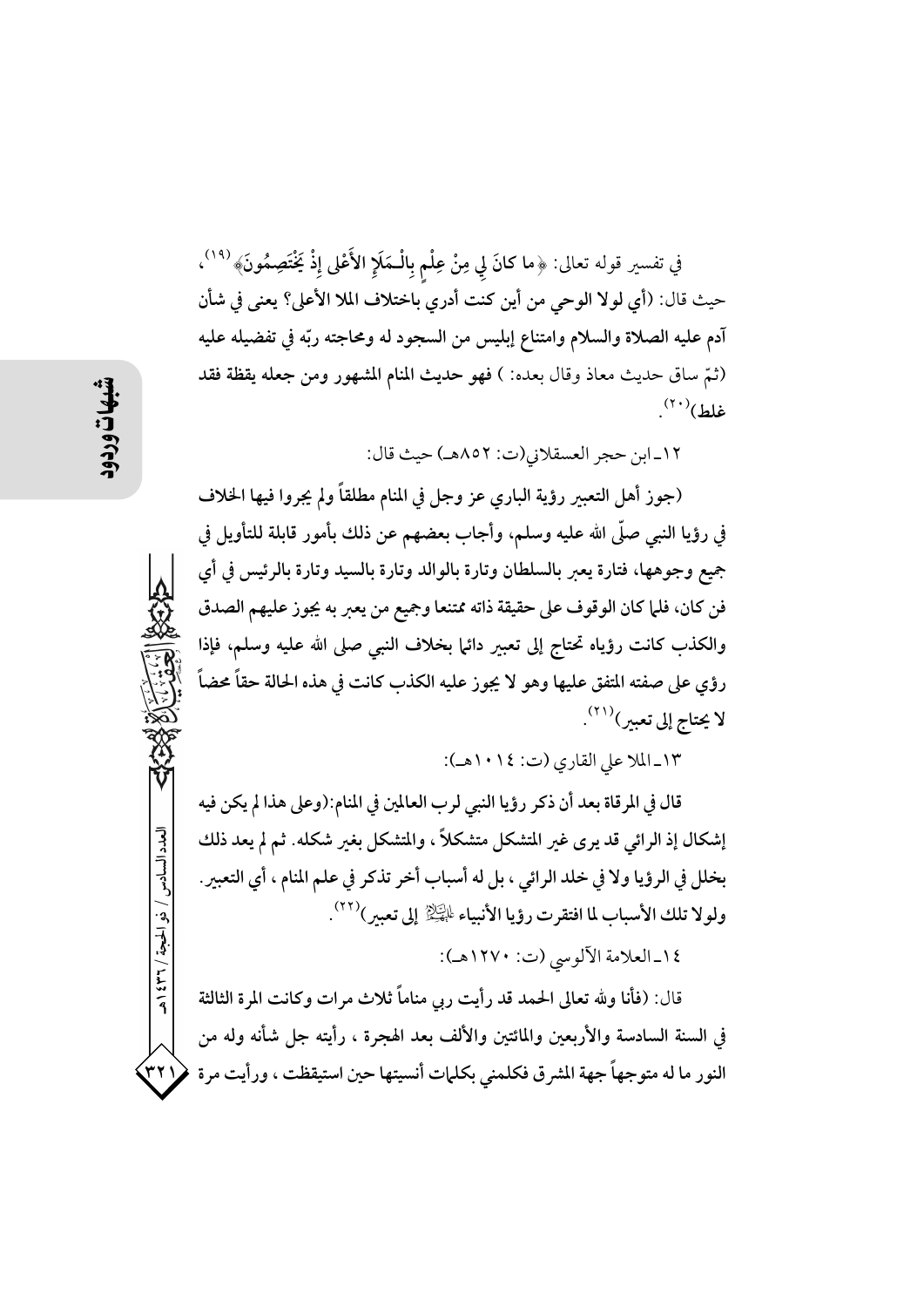في منام طويل كأني في الجنة بين يديه تعالى وبيني وبينه ستر حبيك بلؤلؤ مختلف ألوانه، فأمر سبحانه أن يذهب بي إلى مقام عيسى ﷺ ثم إلى مقام محمد صلى الله عليه وسلم فذهب بي إليهما فرأيت ما رأيت ولله تعالى الفضل والمنة)(٢٣).

> ١٥-محمد بن العربي التباني (ت: ١٣٩٠هـ): قال: (رؤية الله تعالى في المنام جائزة باتفاق العلماء)(٢٤). ١٦\_عبد العزيز بن باز (ت: ١٤٢٠هـ):

إذ أجاب على سؤال جاء فيه: ما حكم من يدعى أنه قد رأى رب العزة في المنام؟ وهل كما يزعم البعض أن الإمام أحمد بن حنبل قد رأى رب العزة والجلال في المنام أكثر من مائة مرة؟

فقال: (ذكر شيخ الإسلام ابن تيمية رحمه الله وآخرون أنه يمكن أن يرى الإنسان ربه في المنام، ولكن يكون ما رآه ليس هو الحقيقة؛ لأنَّ الله لا يشبهه شيء سبحانه وتعالى، قال تعالى : سورة الشورى الآية ١١ ﴿ لَيْسَ كَمِثْلِهِ شَيْءٌ وَهُوَ السَّمِيعُ الْبَصِيرُ ﴾ فليس يشبهه شيء من مخلوقاته، لكن قد يرى في النوم أنه يكلمه ربه، ومهما رأى من الصور فليست هي الله جل وعلا؛ لأن الله لا يشبهه شيء سبحانه وتعالى، فلا شىيەلە ولاكفو لە.

وذكر الشيخ تقى الدين رحمه الله في هذا أنّ الأحوال تختلف بحسب حال العبد الرائي، وكل ما كان الرائي من أصلح الناس وأقربهم إلى الخير كانت رؤيته أقرب إلى الصواب والصحة، لكن على غير الكيفية التي يراها، أو الصفة التي يراها؛ لأن الأصل الأصيل أن الله لا يشبهه شيء سبحانه وتعالى.

ويمكن أن يسمع صوتاً ويقال له كذا وافعل كذا، ولكن ليس هناك صورة مشخصة يراها تشبه شيئاً من المخلوقات؛ لأنه سبحانه ليس له شبيه ولا مثيل سبحانه وتعالى ، وقد روي عن النبي صلى الله عليه وسلم أنه رأى ربه في المنام، من حديث معاذ شهات

افة تعلما

المنصودي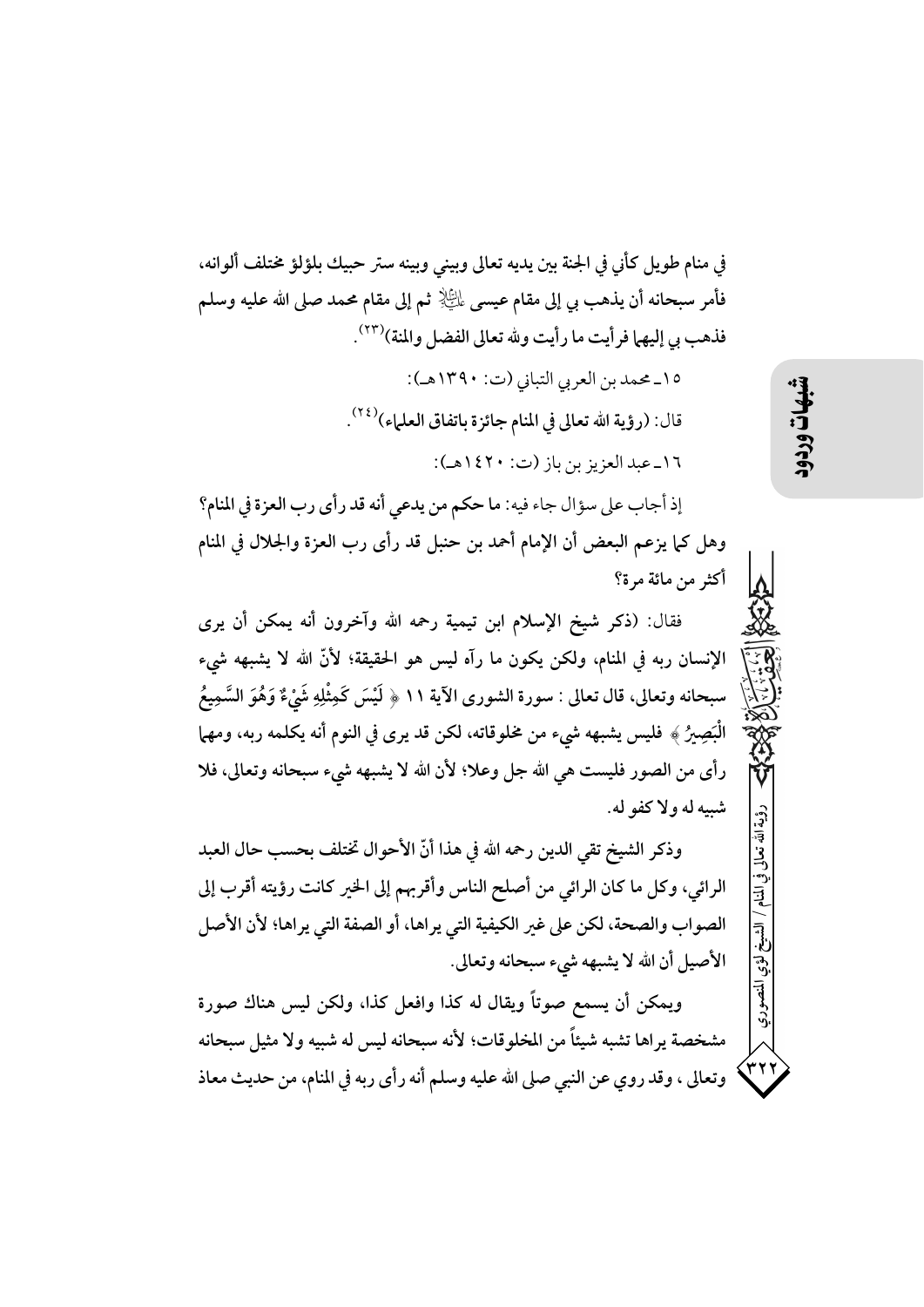رضي الله عنه، عن النبي صلى الله عليه وسلم أنه رأى ربه، وجاء في عدة طرق أنه رأى ربه، وأنه سبحانه وتعالى وضع يده بين كتفيه حتى وجد بردها بين ثدييه، وقد ألف في ذلك الحافظ ابن رجب رسالة سماها: «اختيار الأولى في شرح حديث اختصام الملأ الأعلى» وهذا يدل على أن الأنبياء قد يرون ربهم في النوم، فأما رؤية الرب في الدنيا بالعيان فلا…

وأمّــا الــرؤيا في النوم التي يدعيها الكثير من الناس فهي تختلف بحسب الرائي ـ كما قال شيخ الإسلام رحمه الله ـ بحسب صلاحهم وتقواهم؛ وقد يخيل لبعض الناس أنه رأى ربه وليس كذلك، فإن الشيطان قد يخيل لهم ويوهمهم أنه ربهم، كما روى أنه تخيل لعبد القادر الجيلاني على عرش فوق الماء، وقال: أنا ربك وقد وضعت عنك التكاليف، فقال الشيخ عبد القادر: إخسأ يا عدو الله لست بربي ؛ لأن أوامر ربي لا تسقط عن المكلفين، أو كما قال رحمه الله، والمقصود أن رؤية الله عز وجل يقظة لا تحصل في الدنيا لكن قد تحصل الرؤية في المنام للأنبياء وبعض الصالحين على وجه لا يشبه فيها سبحانه الخلق، كما تقدم في حديث معاذ رضي الله عنه، وإذا أمره بشيء يخالف الشرع فهذا علامة أنه لم ير ربه وإنها رأى شيطاناً، فلو رآه وقال له: لا تصل قد أسقطت عنك التكاليف، أو قال: ما عليك زكاة أو ما عليك صوم رمضان أو ما عليك بر والديك أو قال لا حرج عليك في أن تأكل الربا… فهذه كلها وأشباهها علامات على أنه رأى شيطاناً وليس ربه.

أمّا عن رؤية الإمام أحمد لربه فلا أعرف صحتها، وقد قيل: إنّه رأى ربه، ولكنّى لا أعلم صحة ذلك)<sup>(٢٥)</sup>.

العدد السادس / ذو الحجة / ٣٦٦ هـ وسيجيئ منَّا ذكر رؤية أحمد لاحقاً فانتظر . ١٧\_ الشيخ محمد صالح العثيمين (ت: ١٤٢١هـ): ۳۲۲ سئل في اللقاء المفتوح حول رؤية الله في المنام: السؤال: فضيلة الشيخ: بالنسبة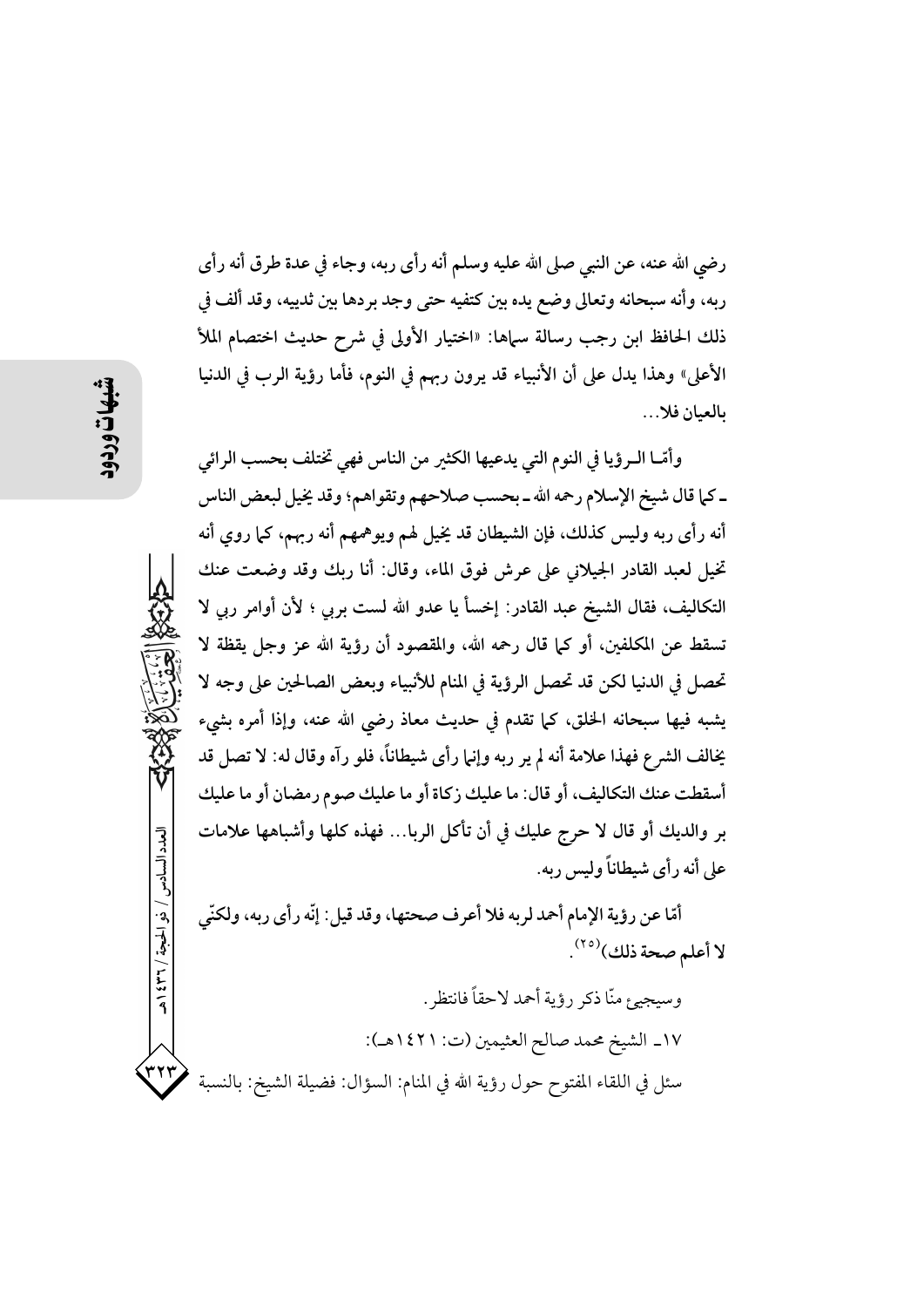لرؤية الله عز وجل في المنام، هل يصح القول بأن الرؤية يمكن أن تقع لأي مؤمن من المؤمنين؟

فأجاب: «رؤية الله تعالى في المنام في الدنيا –أما في الآخرة فليس هناك نوم– هذه جاءت في حديث اختصام الملأ الأعلى الذي أخرجه أهل السنن (أن النبي صلى الله عليه وسلم رأى ربه في المنام) ورؤية الله لغير النبي صلى الله عليه وسلم لا أعلم أنها ثابتة ولا أدري هل تقع أم لا؟ لكنه قد ذكر أن الإمام أحمد رحمه الله رأى ربه في المنام، وذكر شيخ الإسلام ابن تيمية رحمه الله أن الإنسان قد يرى ربه في المنام، وذلك بأن الله سبحانه وتعالى يضرب له مثلاً بحسب تمسكه بالدين، يراه رؤية حسنة يكون في ذلك مساعدة له على التمسك بالدين والاستمرار على ما هو عليه، فالله أعلم. أنا أتوقف في أن الإنسان يرى ربه في المنام رؤيةً حقيقة، أما إذا كان الله تعالى يضرب له مثلاً يبين له تمسكه بدينه فهذا شيءٌ ليس بغريب»<sup>(٢٦)</sup>.

فهو إذن يتبنى رؤية النبي لربه في المنام ويتوقف في رؤية الناس ولا يرى ذلك ممتنعاً.

١٨-الشيخ مقبل الوادعي (ت: ١٤٢٢هـ): إذ وُجِّه له سؤال ما نصِّه: هل يرى المؤمن ربه في المنام مع الدليل؟ وهل ثبت عن بعض السلف أنّهم رأوا ربّهم في المنام أم لا؟ فأجاب: (ليس هناك ما يمنع، وقد جاء في حديث معاذ وحديث عبد الرحمن بن عائش وابن عباس، وبعضهم يقول: إنَّها ترتقي إلى الحجية، جاء فيها أنَّ النبي صلى الله عليه وسلم رأى ربه... لكن لو رأى الإنسان ربه وأتى بشيء يخالف التشريع الإسلامي الموجود فلا يقبل؛ لأنَّ الذي رآه يحتمل أن يكون رآه حقيقةً، وأن تكون وساوس نفس، كما جاء أن الرؤيا تنقسم إلى ثلاثة أقسام: رؤيا من الله، وحلم من الشيطان، وحديث نفس، وزيادة على هذا أن النائم ليس بوعيه حتى يقبل ما رآه في  $\mathcal{N}^{(\Upsilon\Upsilon)}$ منامه)

ؤية الله تعالى

۳۲ :<br>م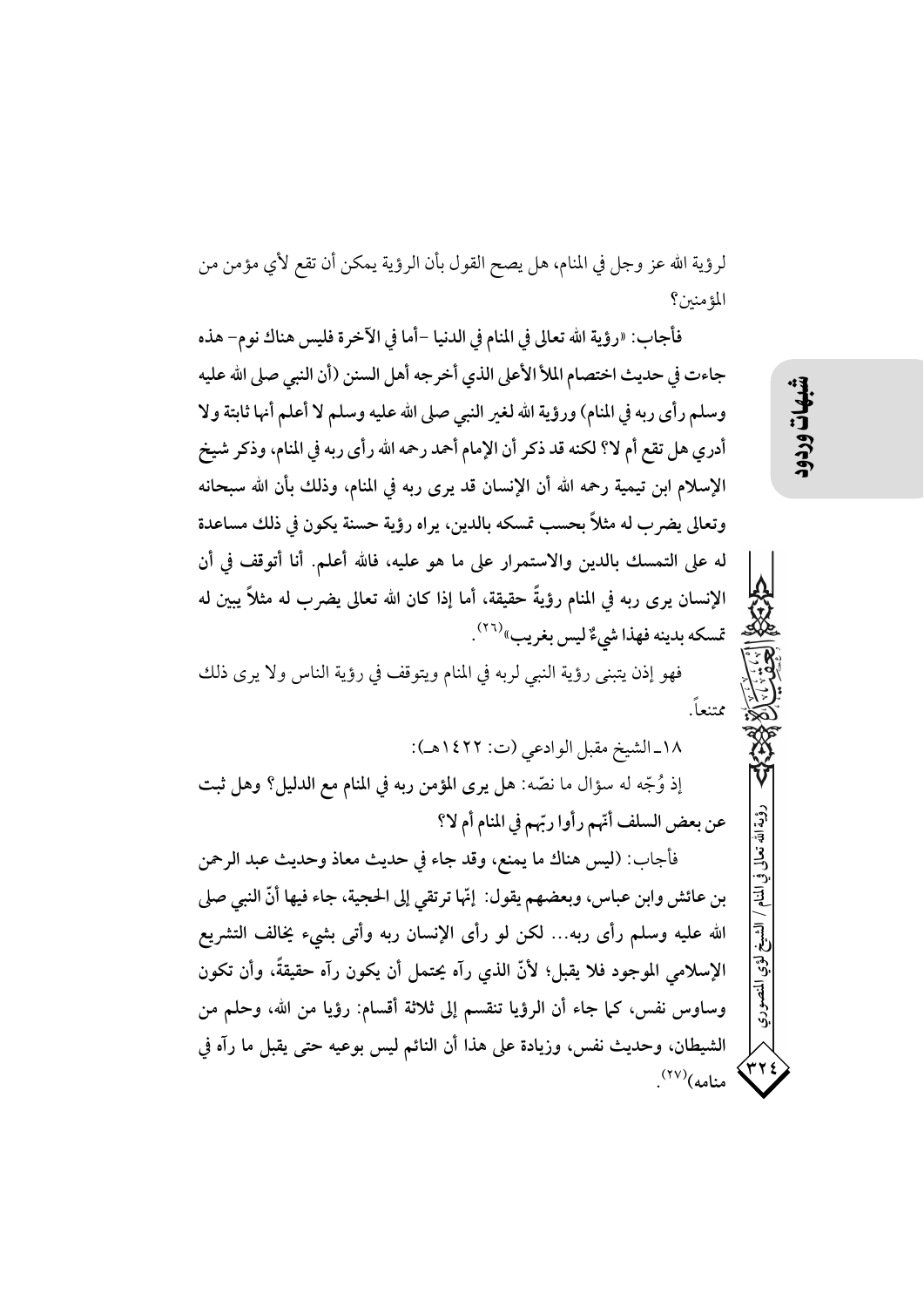١٩-الشيخ ابن جبرين (ت:٤٣٠ هـ): سئل في شرح كتاب اعتقاد أهل السنة: هل من الممكن رؤية الله في المنام؟ وهل ثبت أن أحداً من السلف ر أي الله؟

فأجاب: (الرؤية في المنام واقعة، والنبي – صلى الله عليه وسلم – أخبر بقوله: ((رأيت ربي في أحسن صورة)) وذكر أنه وضع يده على صدره، وقال: ((حتى وجدت برد أنامله بين صدري)) وهذا تمثيل، والرؤيا المنامية إنها هي خيال، ولا يلزم منها أن يكون ذلك الذي رئي مشابهاً لله تعالى، فالإنسان يتخيل أنه رأى في المنام ربه، وأنه تهيأ له بكذا وكذا، ولكن لا يلزم أن يكون الرب مماثلاً لتلك الرؤيا، أو لذلك الشيء الذي تَثَّل أمام ذلك الرائي) (٢٨).

٢٠ـ الشيخ محمد الحسن الددو الشنقيطي:

قال في سلسلة الأسباء والصفات: (اختلف في رؤية الله في النوم، فقالت طائفة من السلف: لا يمنع نص من رؤيته في النوم؛ لأن الرؤية في النوم إنما هي بالأرواح لا بالأشباح فليست راجعة للبصر، والنفي إنها جاء معلقاً بالأبصار بقوله: ﴿ لا تُدْرِكْهُ الأَبْصَارُ وَهُوَ يُدْرِكُ الأَبْصَارَ وَهُوَ اللَّطِيفُ الْخَبِيرُ ﴾ [الأنعام:١٠٣]، وعلى هذا فالرؤيا غير الرؤية، فيمكن أن يرى من الرؤيا لا من الرؤية في الدنيا.

وروي عن الإمام أحمد أنه رآه في النوم مرات كثيرة...)<sup>(٢٩)</sup>.

إلى غير ذلك من الكلمات المبثوثة في كتب العقيدة والحديث والتي تتحدث عن إمكان رؤية الله في المنام.

فيمن رأى الله من الرواة والمحدثين والعلماء: ذكرت كتبهم بأنَّ هناك مجموعة من العلماء والرواة قد رأوا الله في المنام منهم: ۱\_ أبو مرثد:

 $rro$ قال ابن تيمية في كلامه عن معنى النفس: (ويراد بالنفس عند كثير من

العدد السادس

/ ذو الحجة / ٢٦٢ / هـ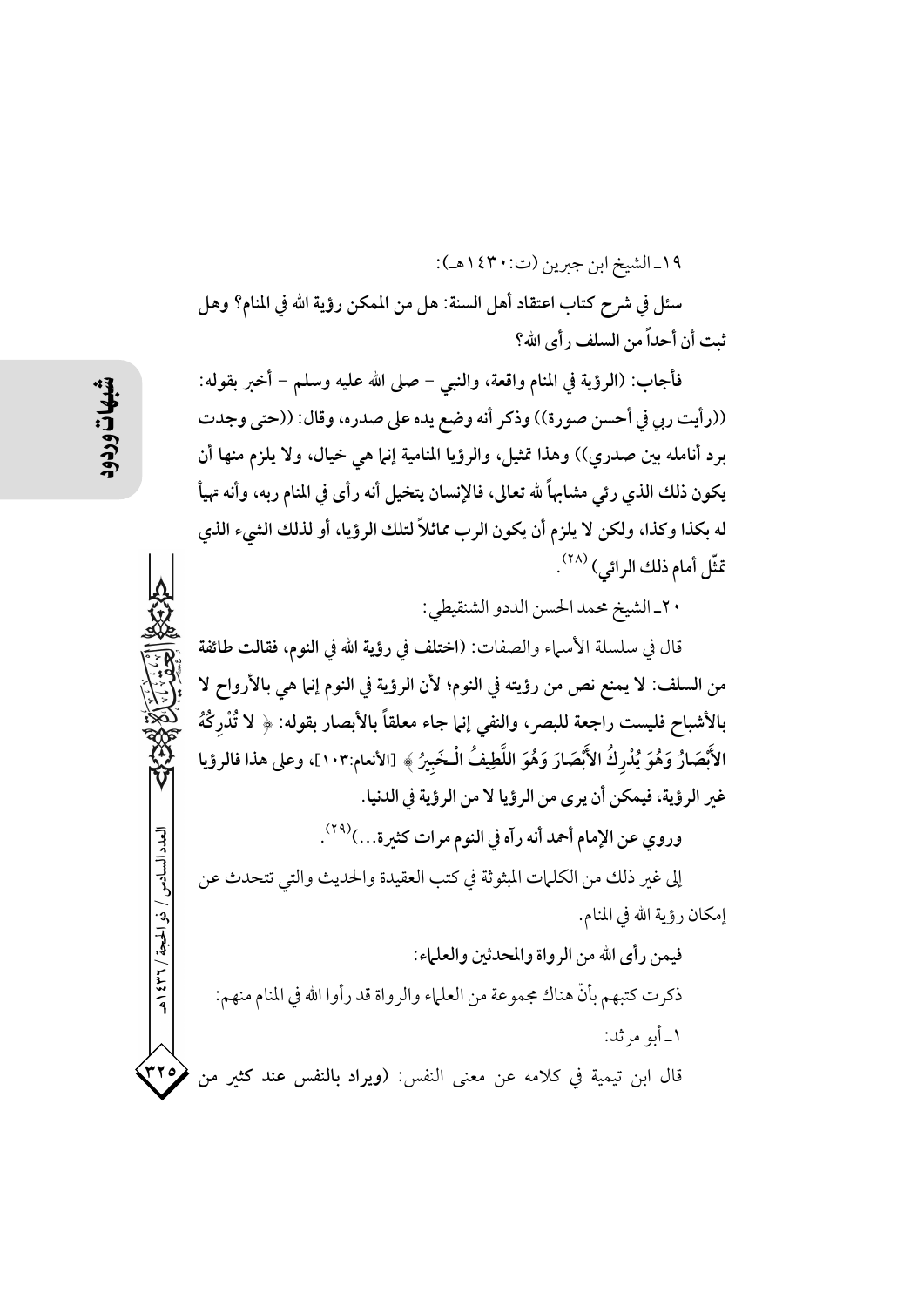المتأخرين صفاتها المذمومة فيقال فلان له نفس ويقال اترك نفسك ومنه قول أي مرثد: رأيت رب العزة في المنام فقلت أي رب كيف الطريق اليك فقال: اترك نفسك، ومعلوم أنه لا يترك ذاته وإنَّما يترك هواها وأفعالها المذمومة)(٣٠).

وأبو مرثد هذا إن كان الصحابي فهو كناز بن الحصين الغنوي توفي سنة ١٢ هـ، وإن كان غيره فلم نقف عليه إلى الآن، والمهم هو استدلال ابن تيمية بهذه الرؤية، الأمر الذي يعكس عقيدته في ذلك.

٢\_ رقبة بن مسقلة العبدي (ت: ١٢٩هـ):

قال العجلي: (وكان ثقة مفوهاً يعد من رجالات العرب، ويروى عن جرير عن رقبة أنَّه قال: رأيت ربِّ العزة في النوم فقال: وعزتي وجلالي لأكرمنَّ مثوى سليهان التيمي، وكان صديقاً لسليهان مؤاخيا له)(٣١).

٣\_ الإمام الأوزاعي، عبد الرحمن بن عمرو (ت: ١٥٧هـ):

أخرج ابن عساكر بسنده إلى عبد الله بن عروة قال: (سمعت يوسف بن موسى القطان يحدث أنّ الأوزاعي قال: رأيت ربّ العزة في المنام، فقال لي: يا عبد الرحمن أنت الذي تأمر بالمعروف وتنهي عن المنكر، فقلت: بفضلك يا رب، فقلت: يا رب أمتني على الاسلام، فقال: وعلى السنّة)(٣٢).

٤\_ يزيد بن هارون (ت: ٢٠٦هـ):

روى الخطيب بسنده عن أحمد بن سنان، قال: (سمعت يزيد بن هارون يقول: رأيت رب العزة في المنام فقال لي: يا يزيد تكتب من حريز بن عثمان ؟ فقلت: يا رب ما علمت منه إلا خيراً، فقال لي: يا يزيد لا تكتب منه فإنّه يسب علياً)(٣٣). ويزيد هذا، قال عنه ابن حجر : (ثقة متقن عابد)<sup>(٣٤)</sup>. ٥\_سريج بن يونس (ت: ٢٣٥هـ): قال الذهبي: (قال عبد الله بن أحمد : سمعت سريج بن يونس ، يقول : رأيت

شبهات

ؤية الله تعالى

لؤي المنصوري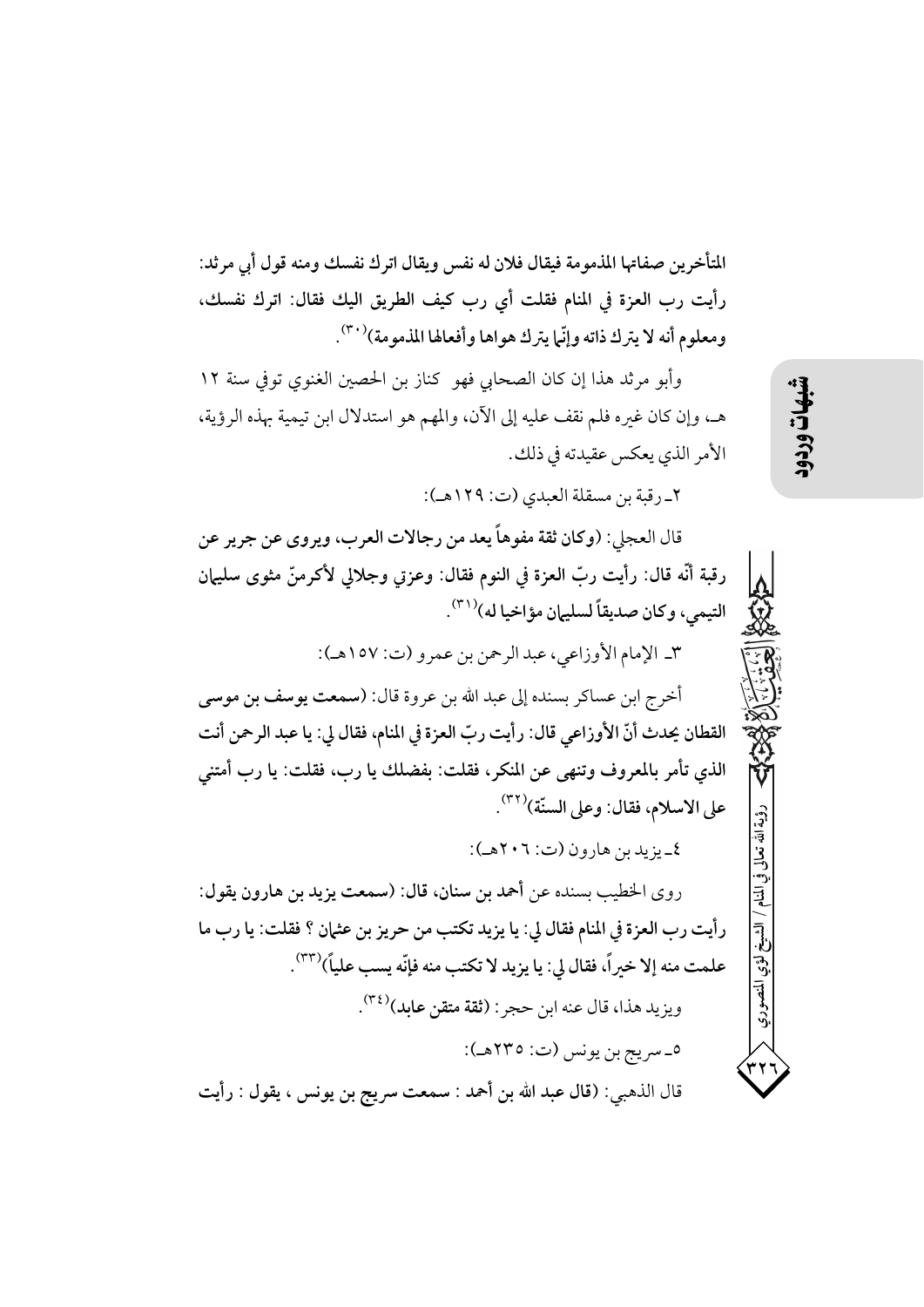رب العزة في المنام، فقال: سلَّ حاجتك، فقلت: رحمان سر بسر، يعني: رأسًا برأس (وعلَّق الذهبي قائلاً:) قلت: كان سريج من الأئمة العابدين، له أحوال ، وكان رأساً في السنة)(٣٥).

وقال في تاريخه بعد نقل القصّة: (وكان سريج من الزهاد والعباد ببغداد ، له حكايات شبه الكر امات رحمه الله . وكان إماماً في السنة)(٣٦).

تنويه: قال ابن خلّكان: (ابن سريج أبو العباس أحمد بن عمر بن سريج الفقيه الشافعي قال الشيخ أبو إسحاق الشيرازي في حقه … كان من عظهاء الشافعيين وأئمة المسلمين وكان بقال له الياز ...

وكان جده سريج رجلاً مشهوراً بالصلاح الوافر …ورأيت في بعض الأجزاء أنه كان أعجمياً لا يعرف بالعربية شيئا وأنه رأى البارى سبحانه وتعالى في النوم وحادثه وقال له في الآخر : يا سريج طلب كن، فقال: يا خذا سر بسر قالها ثلاثاً، وهذا لفظ عجمي معناه بالعربية يا سريج اطلب فقال: يا رب رأس برأس كما يقال رضيت أن أخلص رأسا برأس، ثم وجدت في تاريخ بغداد أن صاحب المنام المذكور هو سريج بن يونس بن إبراهيم بن الحارث المروزي الزاهد العابد صاحب الكرامات، وكانت وفاته في شهر ربيع الأول سنة خمس وثلاثين ومائتين ببغداد رحمه الله تعالى ورأيت بالمنام جزءاً منفرداً متصل السماع بالإسناد إلى سريج المذكور، والقول الأول كنت سمعته من بعض المشايخ والله أعلم)(٣٧).

٦\_ أحمد بن حنبل (ت: ٢٤١هـ):

نقل الإمام الذهبي بسنده إلى عبد الله بن أحمد بن حنبل قال: (سمعت أبي، يقول: رأيت رب العزة في المنام، فقلت : يا رب، ما أفضل ما تقرب به إليك المتقربون؟ قال: بكلامي يا أحمد . قلت: يا رب، بفهم، أو بغير فهم؟ قال: بفهم وبغير فهم)(٣٨) . وفي حاشية ابن عابدين، وهو يتحدث عن مناقب الإمام أحمد بن حنبل، قال:

العدد السادس / ذو الحجة / ٣٦٦ هـ

٣٢y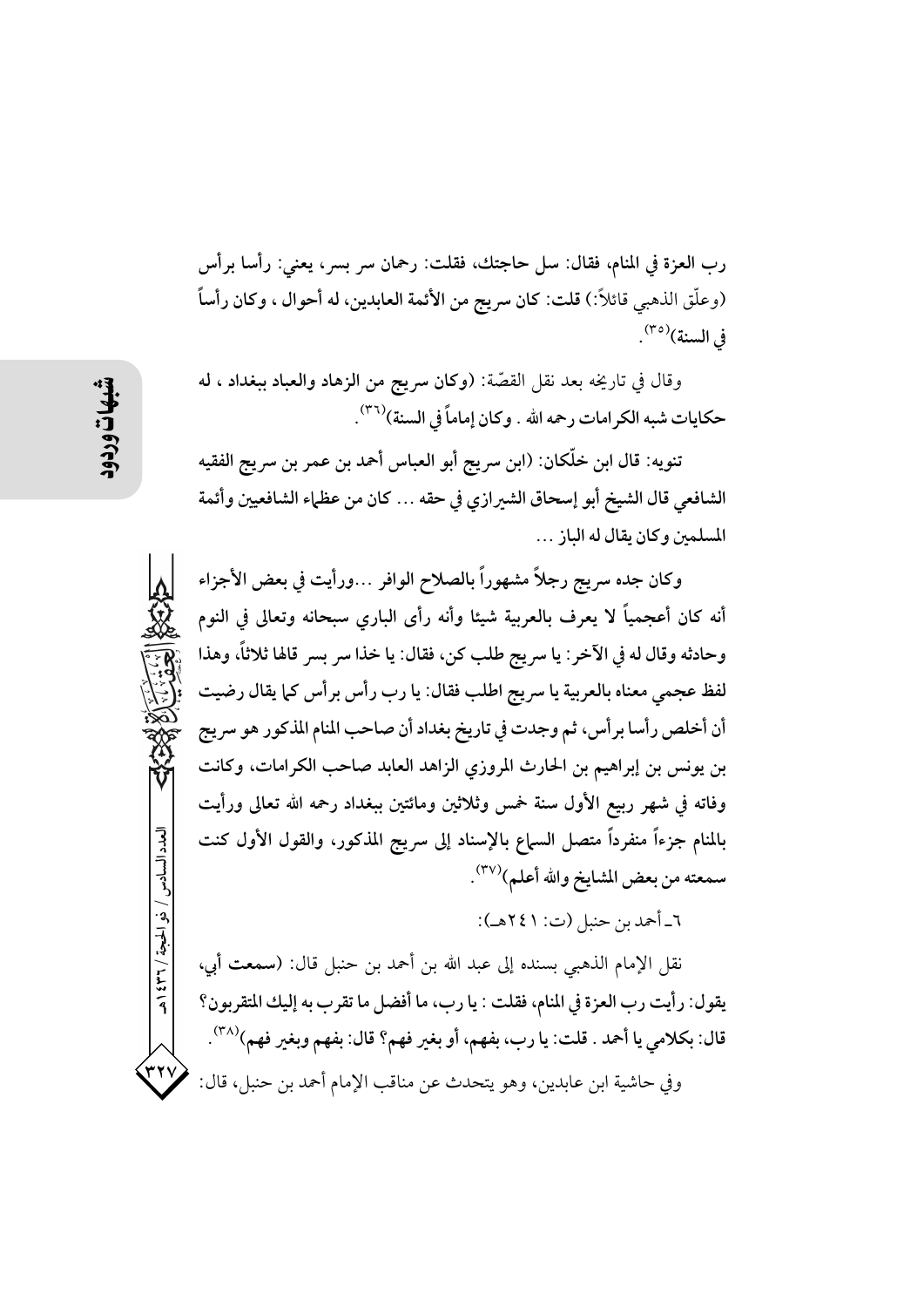(رؤيته ربه تعالى في المنام قصة مشهورة ذكرها الحافظ النجم الغيظي. وهي أنَّ الامام رضي الله عنه قال: رأيت رب العزة في المنام تسعاً وتسعين مرة فقلت في نفسي: إن رأيته تمام المائة لأسألنه: بم ينجو الخلائق من عذابه يوم القيامة . قال : فرأيته سبحانه وتعالى فقلت: يا رب عز جارك وجل ثناؤك وتقدست أسهاءك ، بم ينجو عبادك يوم القيامة من عذابك؟ فقال سبحانه وتعالى: من قال بعد الغداة والعشـى ( سبحان الأبدي الأبد، سبحان الواحد الأحد، وسبحان الفرد الصمد، سبحان رافع السباء بلا عمد، سبحان من بسط الأرض على ماء جمد، سبحان من خلق الخلق فأحصاهم عدد ، سبحان من قسم الرزق ولم ينس أحد، سبحان الذي لم يتخذ صاحبة ولا ولد، سبحان الذي لم يلد ولم يولد ولم يكن له كفواً أحد ) نجا من عذابي اه )(٣٩). ٧\_أحمد بن خضرويه، أبو حامد البلخي (ت: ٢٤١هـ): فقد روى ابن الجوزي عن جعفر بن على الترمذي قال: (أحمد بن خضرويه قال: رأيت رب العزة في منامي فقال لي: يا أحمد كل الناس يطلبون منّي إلا أبا يزيد فإنّه

وأحمد هذا قال عنه الذهبي: (الزاهد الكبير الرباني الشهير، أبو حامد البلخي ، من أصحاب حاتم الأصم . قال السلمي: هو من جلة مشايخ خراسان...)((3). ٨ـ أبو يزيد البسطامي (٢٦١هـ): قال ابن تيمية: (وقال الشيخ عبد القادر: ... والحكاية المشهورة عن أبي يزيد البسطامي رحمه الله تعالى لما رأى ربَّ العزة في المنام فقال له كيف الطريق إليك، فقال: أترك نفسك وتعال، قال أبو يزيد: فانسلخت

من نفسي كما تنسلخ الحية من جلدها)(<sup>٤٢)</sup>. ٩\_الفتح بن شخرف(ت: ٢٧٣هـ):

قال الخطيب: (أخبرنا إبراهيم بن عمر البرمكي، أخبرنا أبو الفضل الزهري

يطلبنى) (٤٠).

ؤية الله تعالى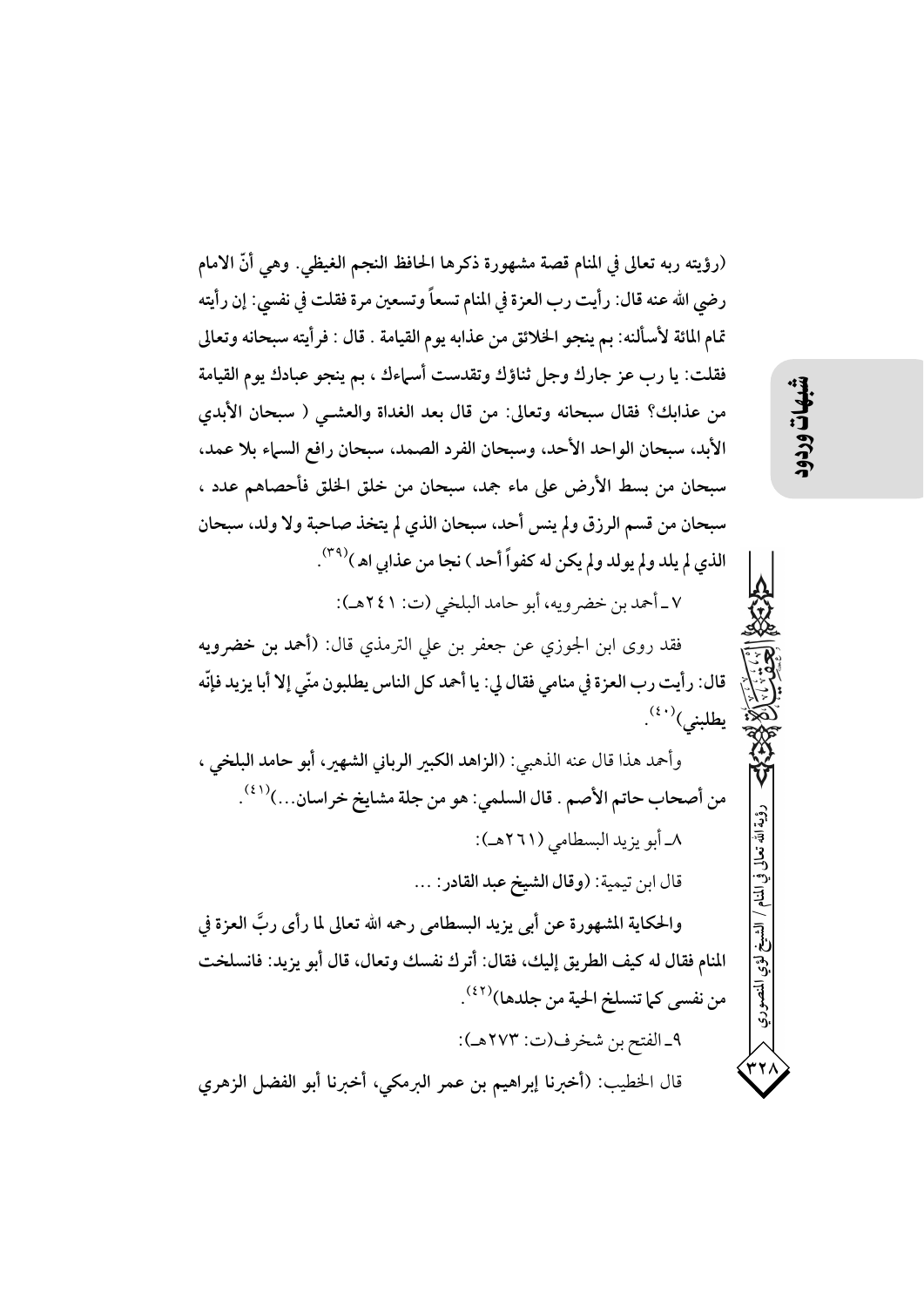عبيد الله بن عبد الرحمن قال: سمعت أبا الطيب المعلم يقول: سمعت البربهاري يقول: سمعت فتح بن شخرف يقول: رأيت رب العزة تعالى في النوم فقال: يا فتح إحذر لا آخذك على غرة، قال: فتهت في الجبال سبع سنين)(٤٣).

والفتح هذا كان رجلاً صالحاً عابداً زاهداً وفيه يقول أحمد بن حنبل: (ما أخرجت خراسان مثل فتح بن شخرف)<sup>(٤٤)</sup>.

١٠\_ أبو بكر المقرئ البغدادي ابن مجاهد (ت: ٣٢٤هـ):

قال عنه الصفدي: (شيخ القراء في عصره ومصنف السبعة، سمع جماعة وحدث عنه آخرون وكان ثقة مأموناً … وقال أبو سعد السمعاني في اختيار تاريخ يحيى ابن منده: سمعت الإمام أبا المظفر عبد الله بن شبيب المقرئ يقول: سمعت أحمد بن منصور المذكر يقول: سمعت أبا بكر ابن مجاهد المقرئ يقول: سمعت الحسن بن سالم البصري يقول وهو صاحب سهل بن عبد الله التستري قال سمعت أبا بكر بن مجاهد المقرئ يقول: رأيت رب العزة في المنام فختمت عليه ختمتين فلحنت في موضعين فاغتممت لذلك، فقال لي: يا ابن مجاهد الكمال لي الكمال لي)<sup>(٤٥)</sup>.

١١ـ عبد الله بن إبراهيم بن واضح : أبو بكر الإصبهاني (ت: ٣٤٥هـ): قال الذهبي: (أحد العبّاد المذكورين، يقال إنّه رأى الحقّ تعالى في النوم مرتين، جاء ذلك عنه من وجهين)(٤٦) .

١٢ـ عبد الله بن عبدان (ت: ٤٣٣هـ):

قال عنه الذهبي: (شيخ همذان ، وعالمها … وكان ثقة فقيهاً ، ورعاً جليل القدر ممن يشار إليه .

قال شيرويه : رأيت بخط ابن عبدان: رأيت رب العزة في المنام ، فقلت له: أنت خلقت الأرض و خلقت الخلق ثم أهلكتهم، ثم خلقت خلقاً بعدهم، وكأني أرى أنّه يرتضي كلامي ومدحى له، فقال لي كلاماً يدل على أنّه يخاف على الافتخار بها أولانيه،

العدد السادس / ذو الحجة / ٣٦ / ٤٣٩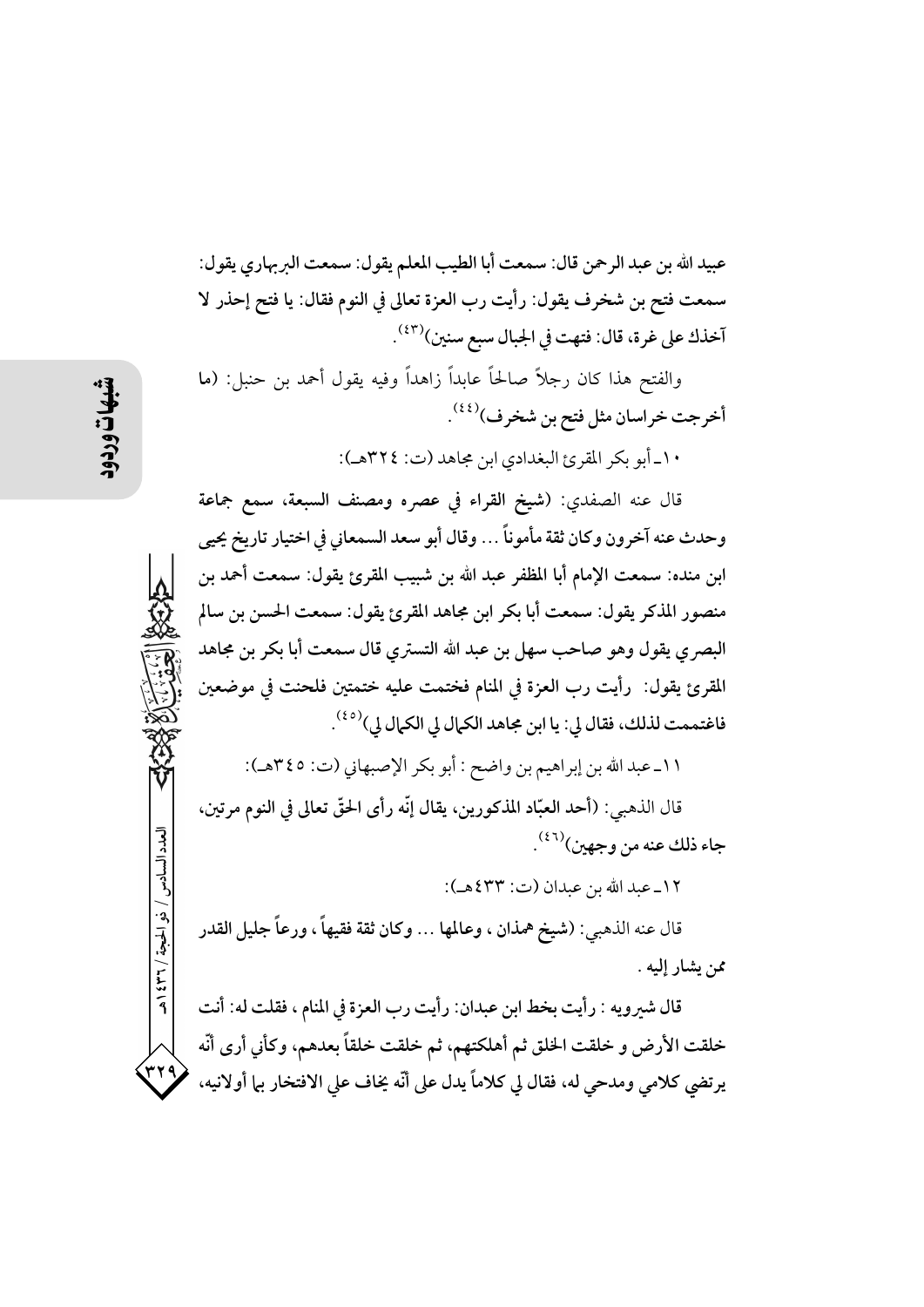فقلت له: أنا في نفسي أخس، ووقع في ضميري: أخس من الروث، ثم قال لي: أفضل ما يدعى به: ألا له الخلق والأمر )(<sup>٤٧)</sup>.

١٣-أبو القاسم القشيري (ت: ٤٦٥هـ):

قال ابن خلَّكان: (قال أبو القاسم القشيري: رأيت رب العزة عز وجل في المنام وهو يخاطبني وأخاطبه، فكان في أثناء ذلك أن قال الربّ تعالى إسمه، أقبلَ الرجل الصالح، فالتفتُّ فإذا أحمد الثعالبي مقبل) $^{(\lambda\lambda)}$ .

١٤ـ أبو المظفر السمعاني، منصور بن محمد (ت: ٤٨٩هـ):

ترجمه الذهبي وقال: (الامام العلامة، مفتى خراسان، شيخ الشافعية، أبو المظفر منصور بن محمد بن عبد الجبار بن أحمد التميمي، السمعاني، المروزي، الحنفي كان، ثم الشافعي... قال عبد الغافر في ( تاريخه ): هو وحيد عصره في وقته فضلاً وطريقة، وزهداً وورعاً، من بيت العلم والزهد، تفقه بأبيه، وصار من فحول أهل النظر، وأخذ يطالع كتب الحديث، وحج ورجع، وترك طريقته التي ناظر عليها ثلاثين سنة، وتحول شافعياً، وأظهر ذلك في سنة ثمان وستين، فاضطرب أهل مرو، وتشوش العوام، حتى وردت الكتب من الأمير ببلخ، في شأنه والتشديد عليه، فخرج من مرو، ورافقه ذو المجدين أبو القاسم الموسوي، وطائفة من الأصحاب، وفي خدمته عدة من الفقهاء، فصار إلى طوس...

وسمعت شهردار بن شيرويه، سمعت منصور بن أحمد، وسأله أبي، فقال: سمعت أبا المظفر السمعاني يقول: كنت حنفياً، فبدا لي، وحججت، فلما بلغت سمبراء، رأيت رب العزة في المنام، فقال لي: عد إلينا يا أبا المظفر، فانتبهت، وعلمت أنه يريد مذهب الشافعي ، فرجعت إليه)<sup>(٤٩)</sup>. ١٥\_ابن راجح، أحمد بن محمّد بن خلف (ت: ٦٣٨هـ):

ترجمه الذهبي بقوله: (الشيخ الامام العلامة البارع الحافظ نجم الدين أقضى

شهات

رؤية الله نعا!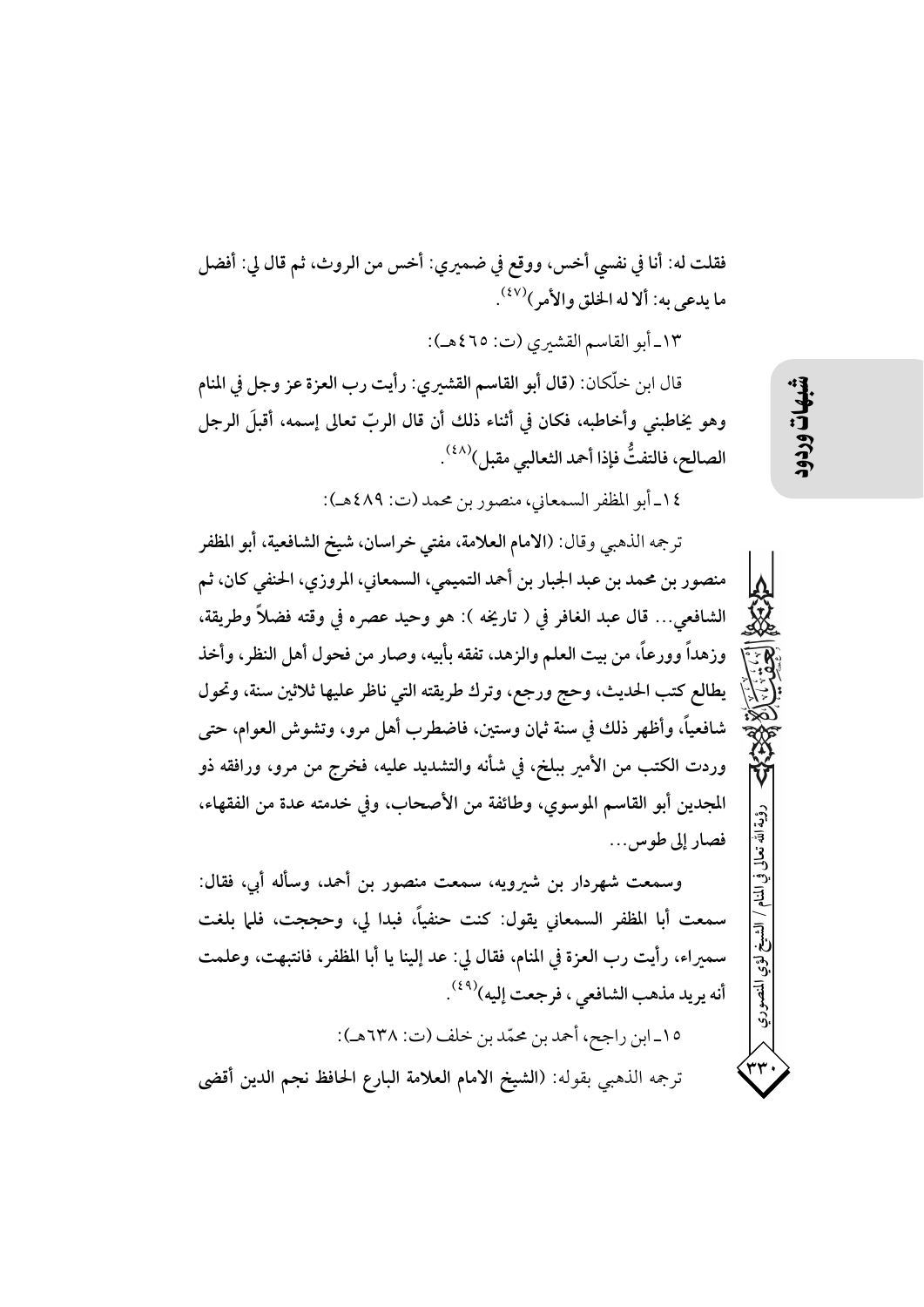القضاة أبو العباس أحمد بن الإمام شهاب الدين محمد بن خلف بن راجح بن بلال المقدسي ثم الصالحي الحنبلي ثم الشافعي … ومن محفوظاته كتاب «الجمع بين الصحيحين». اشتغل وتخرج به العلماء ، وكان ذا تهجد وتأله وتعبد وذكاء مفرط . قال الشيخ الضياء: سمعت عمر بن صومع يذكر أنَّه رأى الحق تعالى في النوم فسأله عن النجم بن خلف فقال: هو من المقربين.

قلت: وذكر النجم أنه رأى البارئ عز وجل في النوم إحدى عشرة مرة ، قال له في بعضها : أنا عنك راض)(٥٠).

ولكن الذهبي قال عنه في تاريخه: (وذُكر أنَّه رأى الحق تعالى عشــرة مرات ورأى النبي صلى الله عليه وسلم بضعاً وأربعين مرة. وقد ساق ذلك كله الضياء في ترجمته فمنها: قال: رأيت كأني أسمع كلامه سبحانه يقول: إنَّ سهامنا ستصيب من أرادك بسوء. قال: ورأيت كأنَّه تعالى يقول: أدن منى مرحباً بالحاكم الفاضل، أوصيك بالقاضي الخويي . ورأيت في سنة ثمان وعشرين كأني أسمع من الحق تعالى : أنا عنك راض، فهل أنت عنّى راض)<sup>(٥١)</sup>.

## تنو په:

ما تناولناه في البحث لا يمثل إلا نباذج تعكس واقع العقيدة التي يتبنونها، لذلك بيّنا مقدَّماً منشأ اعتقادهم واقتصرنا على ذكر روايــة واحدة فقط، ثم انتقلنا لذكر نباذج من كلماتهم المصـرِّحَّة بجواز الرؤية، ثم أتبعناها بيا دل على وقوع الرؤية عند علمائهم وثقاتهم من الرواة، فكان المجموع على اختصاره يمثل واقع عقيدة الرؤية عند السلفية بل وجماعة من غيرهم، ولو أردنا أن نبسط الكلام في ذلك لطال بنا المقام، لذا سنذكر فيها يلي خلاصة ما يستفاد من الكلام المتقدم لنتبعه بأسئلة تبين وهن ما ذكروه.

العدد السادس / ذو الحجة / ٣٦ / ٤٣٩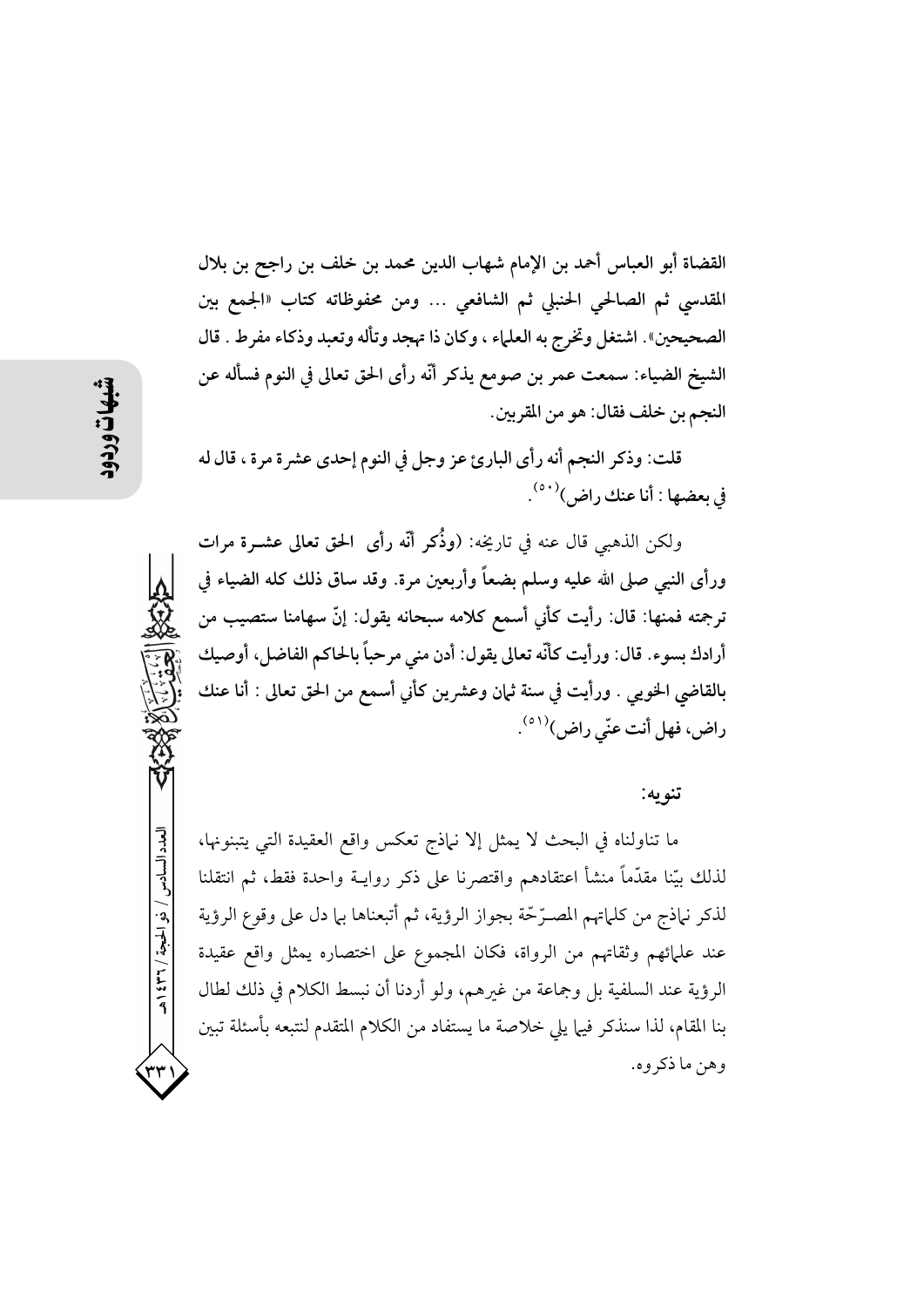## نظر وتحليل في خلاصن عقيدتهم بالرؤين المنامين:

انتهينا من جميع ذلك إلى أمور عدّة لا بدّ من بيانها:

الأمر الأول: إنَّ رؤية الله في المنام عند السلفيَّة بل وعند جماعة من غيرهم أمر جائز لا إشكال فيه، لورود الأخبار الصحيحة والمستفيضة على ذلك، والتي تبيّن أنّ الرسول رأي ربِّه على أحسن صورة بل وجرت بينهما محادثة، وأنَّ الرب وضع أصابعه بِينِ كَتْفَى النَّبِي مُحَمَّدٌ ﷺ، ويظهر أنَّها كانت باردة، لذا قال النبي ﷺ: قد وجدت برد أنامله بين ثديي، وتفيد الرواية بأن وضع الرب أصابعه بين كتفي النبي كانت سبباً لتجلَّى الأمور وانكشافها عند النبيِّ، واستطاع الإجابة على سؤال الله له: فيمَ يختصم الملأ الأعلى، إذ إنَّ النبيِّ ﷺ كان لا يعـرف ذلك، وبعــد وضــع اليــد تجلَّى له كلَّ شيء فأجاب على سؤال الربّ!! إذ جاء في الرواية أنّه قال: فتجلَّى لي كلِّ شيء وعرفت...

الأمر الثاني: إنَّ النقل عند السلفيَّة يمثَّل أقصى غايات المعرفة، وإن كان فيه إساءة إلى ربِّ العالمين، ورسوله الأمين، لذلك سلَّموا بصدور الرواية معتبرينها دليلاً على جواز رؤية الرسول لربِّ العالمين في المنام، من دون الأخذ بنظر الاعتبار الأحكام العقلية القطعيّة الرافضة لتجسيم الله سبحانه وتعالى بأي نحو اتّفق.

الأمر الثالث: إنَّ الروايات وإن وردت في خصوص الرسول الأكرم، إلاَّ أنَّ كثيراً منهم عدَّاها إلى غيره، فصـرَّحوا بجواز وإمكانية رؤية ربِّ العالمين في المنام من دون أن يقصر وه على النبي ﷺ.

الأمر الرابع: لم يكتفوا بتعدية حكم الرؤية إلى غير الرسول ﷺ بل صرَّحوا بأنَّ ذلك دليل على إيهان الرائي وتقواه، وفسروا الرؤية بأنَّها تمثل الخير والبركة في ذلك المكان وأن الرائي يدخل الجنّة...

الأمر الخامس: تعدُّوا من مرحلة الرؤية وجوازها إلى مرحلة الحجبة، وإنَّ ما

رؤية الله تعالى

في المنام / الشيخ

ِ<br>لومی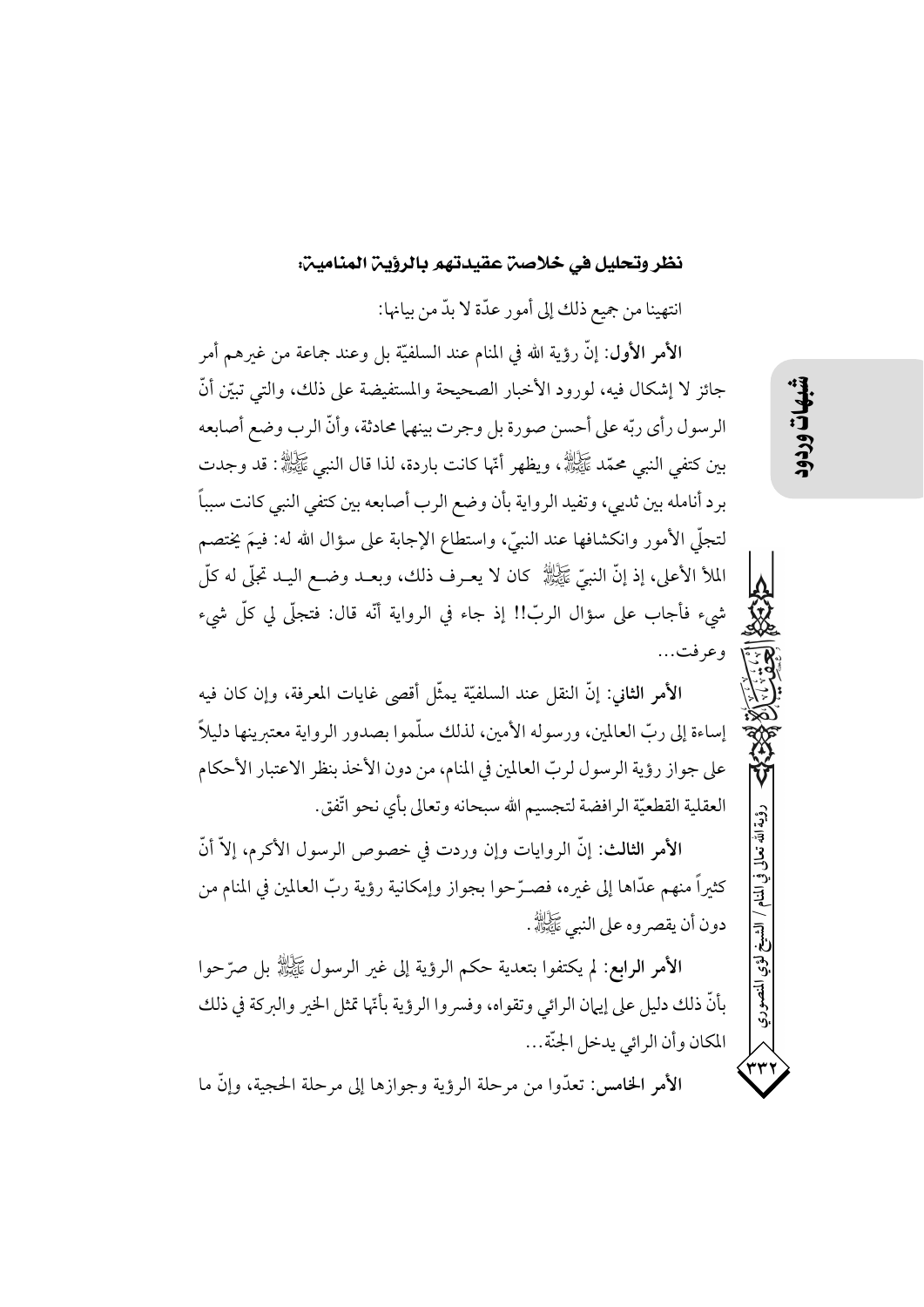يقوله الربّ في المنام حجّة يجب الانقياد لها، لذلك فإنَّ النبي ﷺ، بعد أن أخبر أصحابه بلمرأي وجري قال لهم: إنّها حقّ فادرسوها ثمّ تعلّموها.

ولعله من هنا وجدنا البغوي يقول: فإن رآه فوعد له جنة أو مغفرة، أو نجاة من النار ، فقوله حق ووعده صدق.

ومن هنا وجدنا أنَّ السمعاني ترك مذهب الحنفية وتحول إلى مذهب الشافعية نتيجة رؤياه لربِّ العالمين، حيث قال له في المنام: عد إلينا يا أبا المظفر، يقول السمعاني: فانتبهت، وعلمت أنَّه يريد مذهب الشافعي، فرجعت إليه.

الأمر السادس: صرّح بعضهم بأنّ الرؤية تكون متناسبة مع عقيدة الرائي فإن كان مؤمناً رأى الربّ بصورة حسنة، وإن كان ملحداً رآه بهيئة قبيحة، وإن كان في إيهانه نقص رآه بها يشابه إيهانه!!.

الأمر السابع: يرى بعضهم أنَّ الشيطان يمكن أن يتمثل برب العالمين، فيكون الرائي رأى شيطاناً ويتخيّل أنّه رب العالمين، وجعلوا من علامات ذلك نوع الأوامر التي يوجهها الرب إلى الرائي، فإذا أمره بترك التكليف من رأس أو ترك بعض الواجبات أو أمره بشيء يخالف التشريع، دلّ ذلك على كون المرئي شيطاناً.

الأمر الثامن: حاول بعضهم التفصي من مشكلة التجسيم التي تلازم الرؤية، بدعوى أنَّ الصورة القلبية تختلف عن الصورة العينية، وأنَّ الرؤية في المنام هي بالأرواح لا بالاشباح، فليست راجعة للبصر، أو بعدم التلازم بوجود التشابه بين ما يرى في المنام وبين الواقع، فيكون ما رآه في المنام ليس هو الحقيقة.. وسيأتي التعليق على ذلك وبيان الحال في هذا التفصي لاحقاً.

أسئلة نقدتة:

من خلال ما تقدَّم تبيَّن أنَّه يمكن رؤية الله في المنام، وأنَّه قد وقع فعلاً لمجموعة

العدد السادس / ذو الحجة / ٣٦ / ٤٣٩

۳۳۲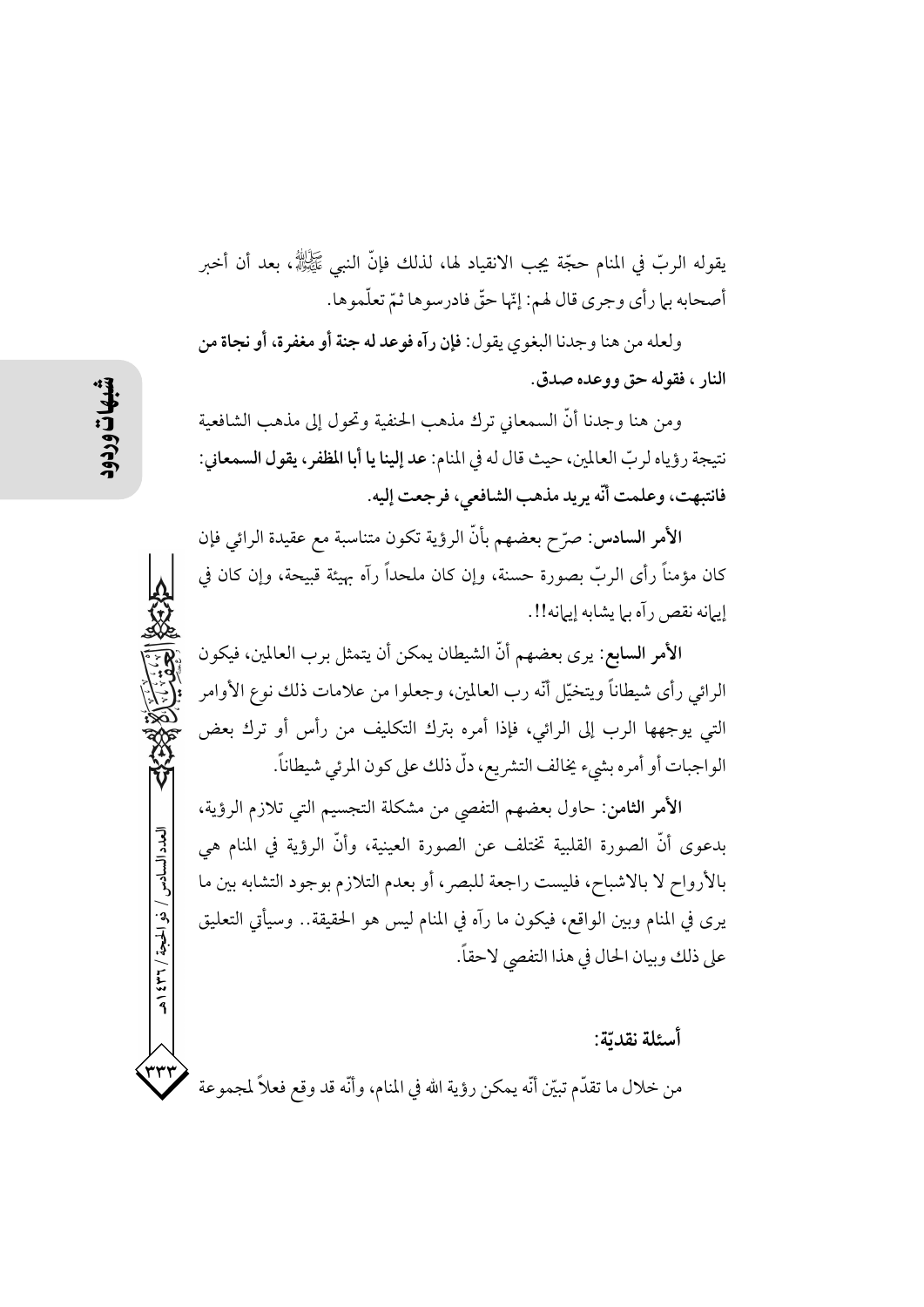من علمائهم وصلحائهم، وعدَّوا ذلك علامة على حسن حال صاحب المنام، بل قد أعطيت هذه الرؤية الحجيّة الشـرعيّة وتم العمل على طبقها كما عرفنا.

وإذ إنَّ هذه العقيدة توجب نحواً من الريب لمساسها بالذات القدسية وتأثيرها على أساس العقيدة وهو التوحيد، لذا نورد مجموعة من الأسئلة والاستفهامات يتبيّن من خلالها الخلل الكبير الملازم لهذه النظرية.

١\_ إن رؤيته تعالى كيف ما كانت تعني أنَّ له جسماً يرى وهذا معناه التجسيم، فهل ربهم الذي يعبدونه جسم؟

٢ـ ثـم نسأل إذا كان الله تعالى جسماً فهذا يعنى أنه محدود بحدود معينة كـما هي طبيعة كل جسم له حدود واضحة ومعينة، واذا كان كذلك فهو بحاجة إلى تلك الحدود وبحاجة إلى مكان وجهة، وإذا ثبت أنه محتاج يعني أنَّه ليس بغني مطلق بل بحاجة إلى من يسد ذلك الاحتياج، وينتج من ذلك انَّ هناك من هو أغنى منه، فهل يلتزمون بهذه اللوازم؟

٣ـ بناءً على إمكان الرؤيــة في المنام أنّــه يمكــن أن يــدرك وإذا أمكــن إدراكه دل ذلك على محدوديته، فيرد عليه ما تقدم من الإشكال ، فهل يمكنهم الالتزام بذلك؟

٤\_ بناءً على ما تقدم من رأى ابن تيمية وغيره من أنَّ صورة الرب تكون بحسب إيهان صاحب المنام وعقيدته، فنسأل هل أنَّ هذه الصور المتعددة هي جميعها ربِّ العالمين أي إنَّ كل صورة منها تعني الرب بحيث يصح لمن رأى هذه الصورة أن يقول رأيت الله أو إنَّ أحدها هي رب العالمين؟

٥\_ فإذا كـانت كل صورة هي الـرب فنسأل أن هذه الصورة متعــددة ومتغـايرة حسب تصريح ابن تيمية وغيره، فهـل الرب متعدد، وألا يعني هذا الشر ك الاكبر؟ روية

国王

آه<br>پي

 $\left\langle \mathbf{r}\mathbf{r}% _{1}\right\rangle \left\langle \mathbf{r}\mathbf{r}\right\rangle \left\langle \mathbf{r}\mathbf{r}\right\rangle \left\langle \mathbf{r}\mathbf{r}\right\rangle \left\langle \mathbf{r}\mathbf{r}\right\rangle \left\langle \mathbf{r}\mathbf{r}\right\rangle \left\langle \mathbf{r}\mathbf{r}\right\rangle \left\langle \mathbf{r}\mathbf{r}\right\rangle \left\langle \mathbf{r}\mathbf{r}\right\rangle \left\langle \mathbf{r}\mathbf{r}\right\rangle \left\langle \mathbf{r}\mathbf{r}\right\rangle \left\langle \mathbf{r}\mathbf{r}\right\rangle$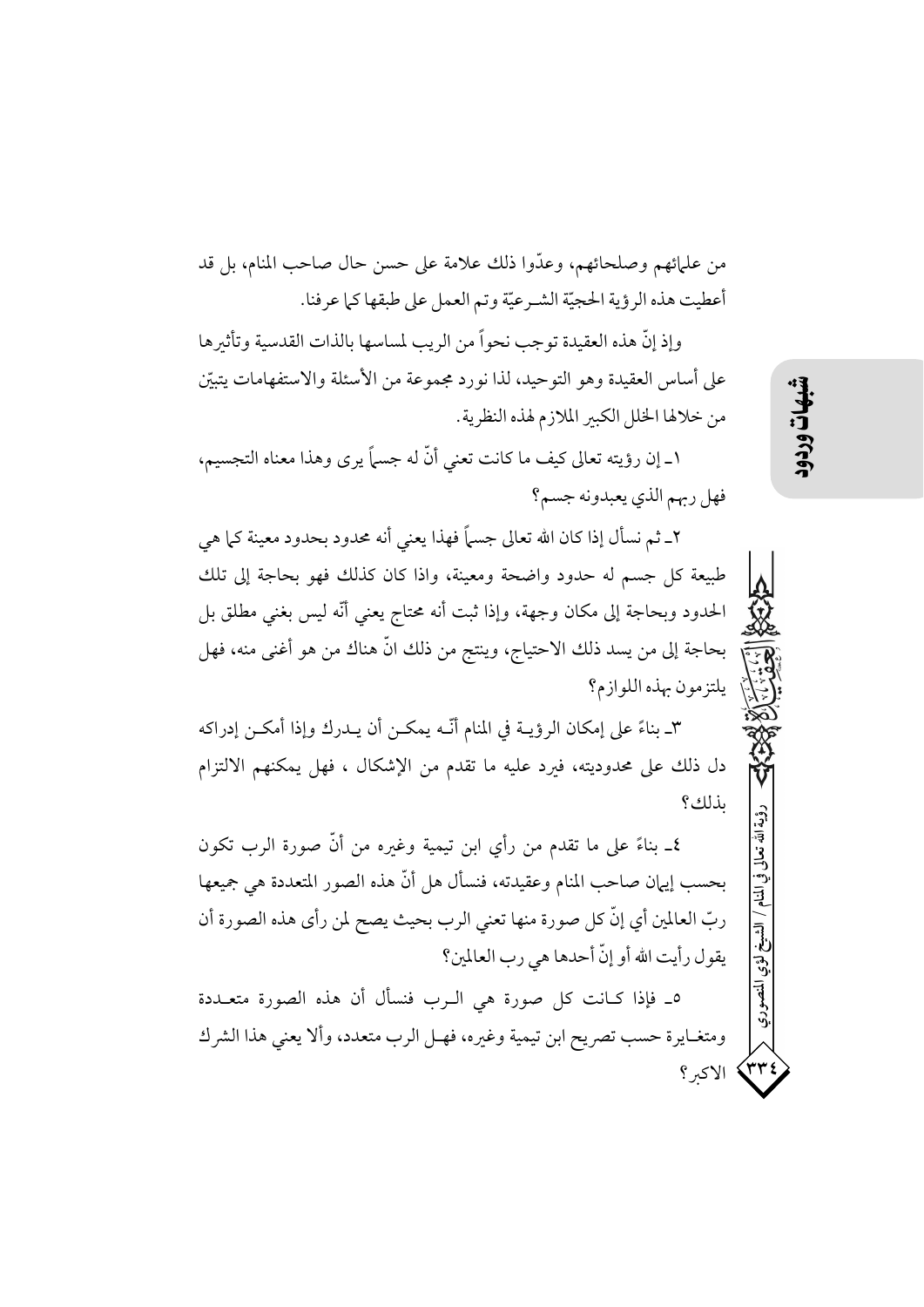٦ \_ و إن كان و احداً فكيف تعددت صوره و كل واحدة منها هو نفسه.

٧ ـ ثم نسال إنَّ هذه الصور حادثة أو قديمة، فاذا كانت حادثة مخلوقة فكيف قلتم هي الله ً مع ان الله ليس بحادث، وإن قلتم أُمَّها قديمة مع الله فيلزم من ذلك تعدد القدماء وهذه العقيدة فيها ما فيها من اللوازم الباطلة.

٨ ـ وإذا كانت صورة واحدة هي الرب فنسأل: كيف عرفتم صورة الرب من غير صورته؟

٩ ـ فإن أجبتم بأن صورة الرب هي الصورة الأحسن حسب درجات الايهان، فستكون هذه الصورة مختصة بالرسول الاعظم ﷺ فكيف تدعون صحّة المنامات الاخرى وإن اصحابها رأوا الله؟

١٠ ـ ونسأل مرة أخرى إذا كانت صورة واحدة هي صورة الرب فكيف تدعون أن الله له صور متعددة بحسب عقيدة الرائي وتصفون من يرى أي صورة من تلك الصور بأنّه رأى الله.

١١ ـ ذكر ابن تيمية وغيره بأن صورة الرب تكون حسب عقيدة الشخص بالحسن والقبح فصورة الرب قد تكون حسنة وقد تكون قبيحة فنسأل: هل لكم رب صورته قبيحة ورب آخر صورته حسنة؟ أوليس هذا من الشرك الأكبر ومن أوهام البشر وما يمليه عليه الشيطان؟

١٢\_ تقدم أُنَّهم يعتقدون أنَّه من الممكن أن يتمثل الشيطان برؤية الرب، وذكروا أنَّ التمييز بين الاثنين يكون من خلال الأوامر والنواهي فان أمر بخلاف التشريع فهو الشيطان، وحينئذٍ نسأل: كيف لو تمثَّل الشيطان بصورة الرب لشخصَّ عامي بسيط لا يميز بين بعض المحرمات والواجبات فكيف يعمل وقد جوزتم له رؤية ربه في المنام؟

١٣ـ ثم نسأل كيف لو أجاب الشيطان المتقمص صورة الرحمان عن المسائل

العدد السادس / ذو الحجة / ٣٦٦ / هـ

و۳۳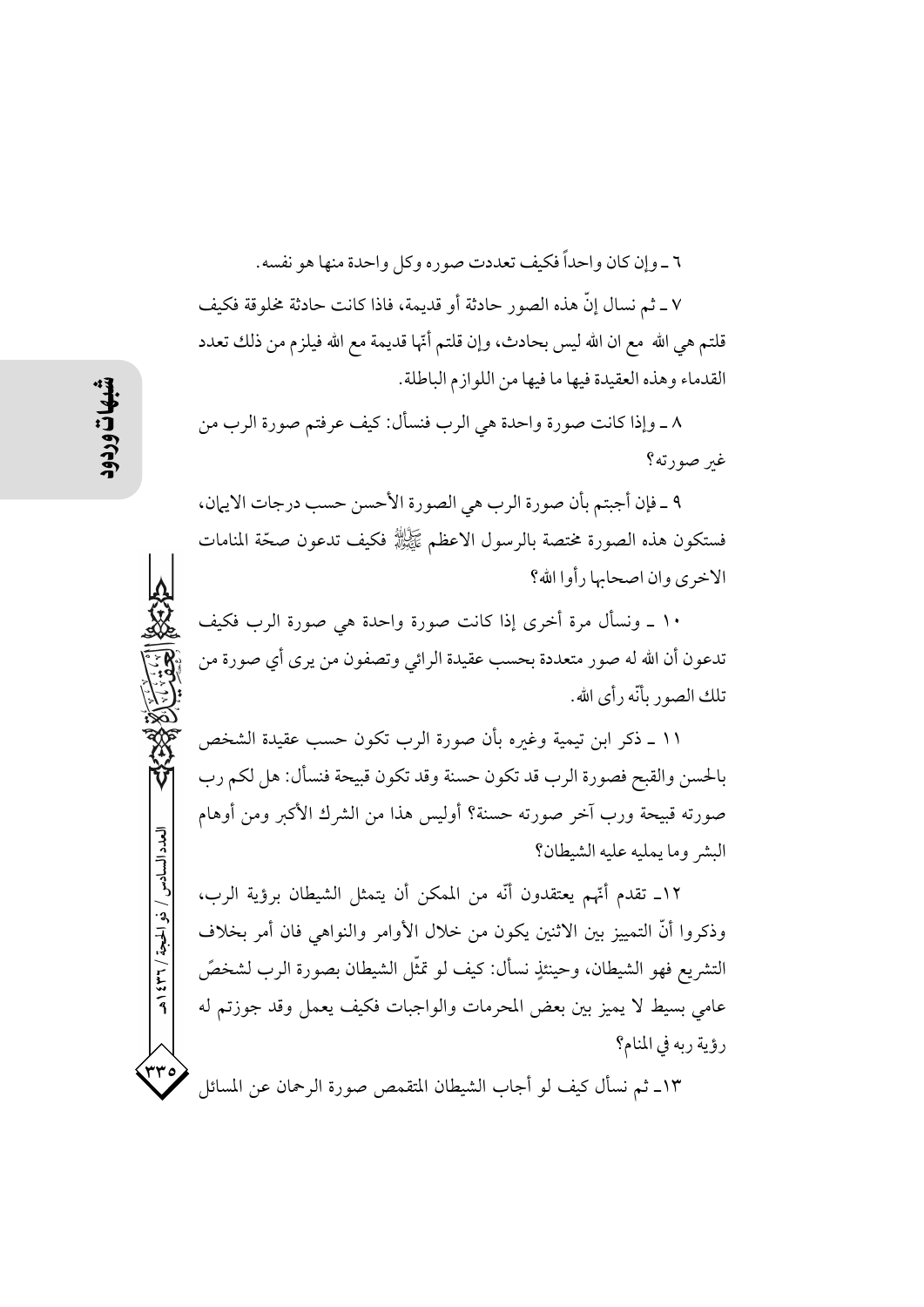الخلافية ولم يتدخل في الحلال والحرام البين فهل يجب أن يطاع؟

١٤ـ ثم كيف لو مدح لنا هذا الشيطان المتقمص شخصاً مشكوكاً في صدقه وعدالته فيا هو العمل؟

١٥\_ فإن قيل: إنَّنا لا نأخذ بكل كلام الرب في المنام سألناكم: كيف يكون هو الرب ولا تاخذون بكل كلامه؟ أليس هذا مخالفة صريحة لرب العالمين؟

١٦\_ وإن قلتم: نأخذ بجميع أوامره ونواهيه ونطبق إرشاداته، فنسألكم: كيف يمكن ذلك ومن المحتمل أن يكون هذا هو الشيطان؟

١٧ـ ثم نسأل كيف جعلتم رؤية الرب علامة على الصلاح بل ودخول الجنة مع أنَّكم جوزتم أن يراه ضعيف الايهان بصورة ليست حسنة، وجوزتم أيضاً أن يتمثل به الشيطان؟

ولعل هذا هو الذي دعا القاضي عياض وغيره إلى ادعاء أنَّ الشيطان لا يتمثل بالرب كما تقـدم، وهـذا يعكس التضاد في كلماتهم وعـدم وضوح هذه الفكرة والعقيدة.

١٨ـ إذ إنَّ الرب أمرٍ ونهى في المنام فنسأل: إذا لم يكن هو الله فقد بطلت عقيدتكم برؤية الله في المنام، وإذا كان هو الله فيا الفرق بين هذه الرؤية وبين الوحي من جهة عملية ؟ بل هنا الإطاعة أشد وأكد لأن الأمر هنا صادر بالمباشرة من الرب، فهل يلتزم مسلم بذلك؟

١٩-ثم نسأل ما هي وظيفة من يعتقد ويطمئن بكلام صاحب المنام؟

٢٠ـ ثم نسال لماذا نجد انتقائية في إطاعة هذا الرب الذي يرى في المنام حيث نجد أنَّه من جهة يطاع بشكل تام بحيث يغير صاحب المنام مذهبه من حنفي إلى شافعي، بينما نجد أنَّ من أمر الرب بعدم الرواية عنه لأنَّه يسب علياً أنَّهم يوثقونه ويروون عنه، وهو حريز بن عثمان كما تقدم.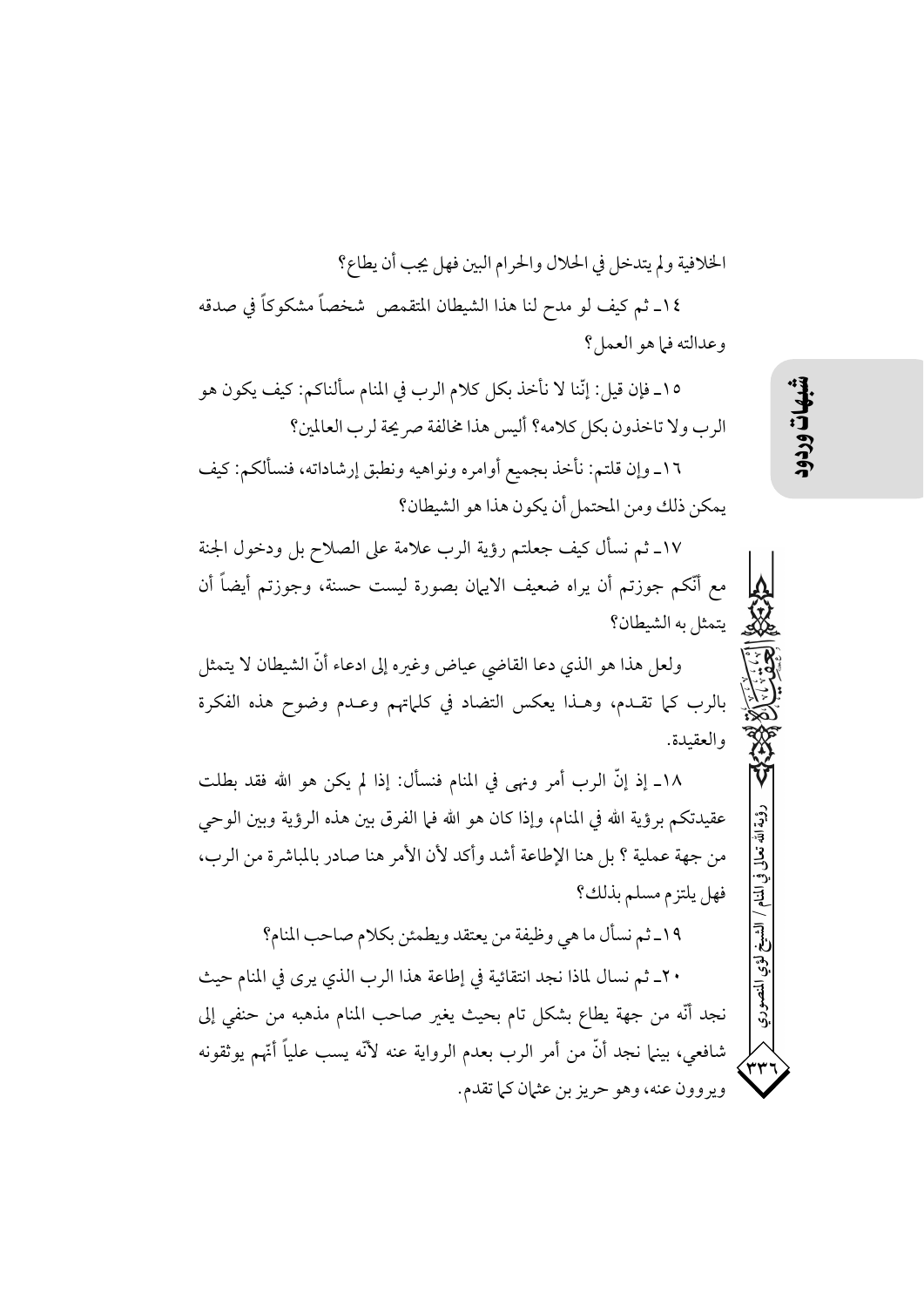٢١ـ ثم نأتي إلى كلام بعض متأخَّري الوهابية كابن باز وأمثاله الذين وقعوا في حيرة بين الآيات القرآنية وبين الموروث الفكري من أشياخهم وأسلافهم، فصرّح ابن باز وغبره بأنَّه يمكن رؤية الله في المنام ولكن بصورة ليست هي الرب معتقداً بذلك توجيه هذا المعتقد الباطل، فنسأل: إنَّ هذا الشخص الذي رأى صورة الرب هل رأى ربه أم لا، فإن كانت الصورة ليست هي الرب بطلت هذه العقيدة من الأساس، وإن كانت هي الرب عادت جميع الإشكالات، فابن باز بدلاً من ان يدفع الاشكالات وقع في التناقضات.

والكلام نفسه يأتي على من ادّعى أن الصورة ليست هي الله فلازمه إما إبطال هذه العقيدة أو عودة الإشكالات.

٢٢ـ ادَّعـى ابنُ تيمية ومن تبعه أنَّ رؤية الله في المنام مما اتفقت عليه طوائف المسلمين إلا الجهمية، فنسأل كيف يدعى ذلك مع مخالفة الشيعة الامامية والزيدية والمعتزلة وغيرهم، بل هل خفي عليه تشدد بعض الحنفية في ذلك وحكمهم بكفر صاحب هذه العقيدة<sup>(٥٢)</sup>؟

ألا يعني هذا كذب واضح من قبل شيخ الإسلام السلفي؟ ٢٣ـ وأخيراً نقول: أليس هذا المعتقد يفتح الباب لكل من هبّ ودبّ ليدّعى أنَّه د أي الله في منامه و أمره يكذا و كذا؟

\* هوامش البحث \*

(۱) شرح مسلم للنووي: ج٤ ص١٥ (٢) سنن الترمذي: ج٥ ص٤٧، ح٣٢٨٨. (٣) سير أعلام النبلاء: ج٢ ص١٦٧.

العدد السادس

/ ذو الحجة / ٢٦٢ / هـ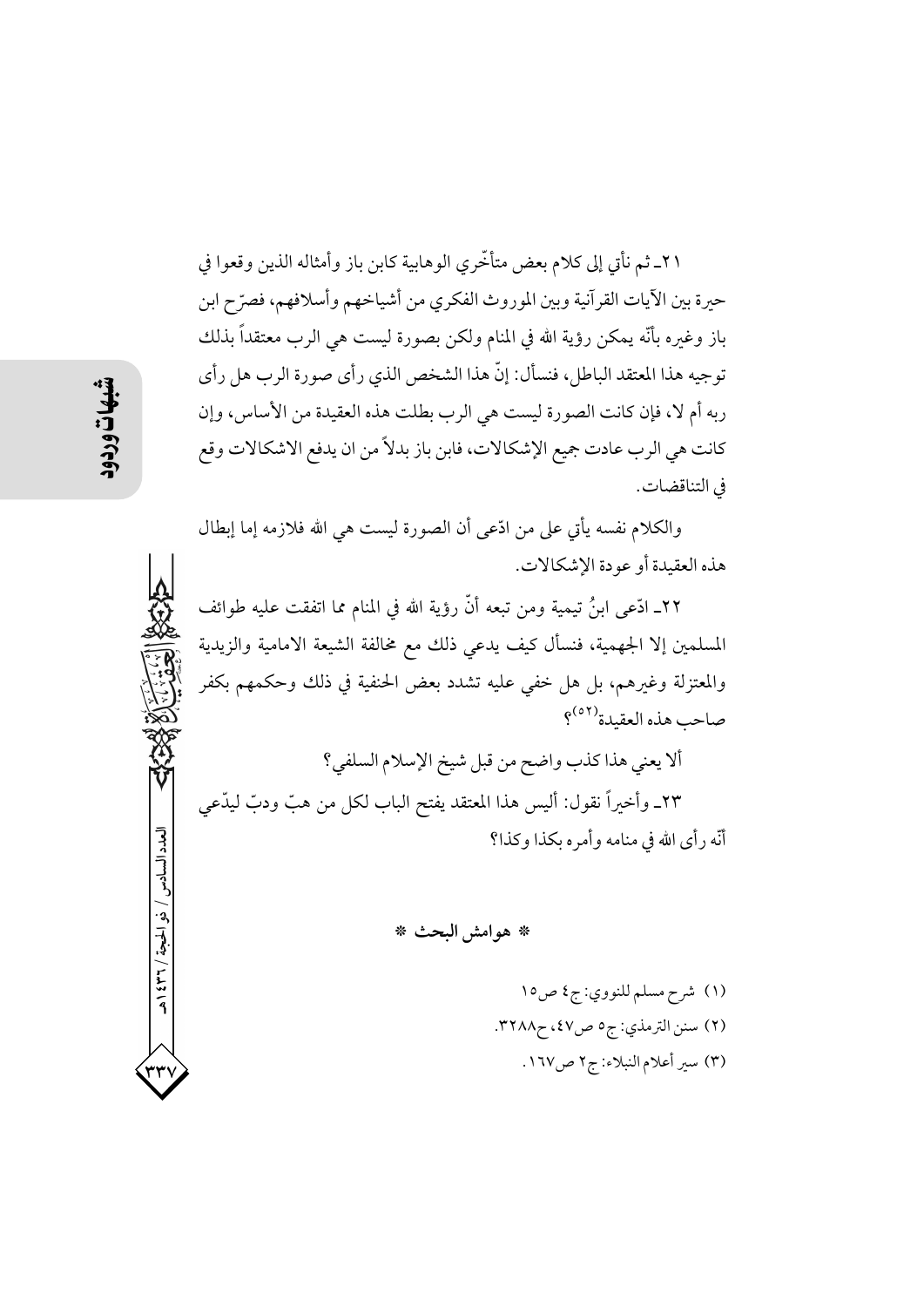3) انقل: سنز الداري: ج۲ مس171.  
\n0) تعير الرلواي عل الرسي: ج۲ مس 171.  
\n1) نقض اللاري: 511 مرا. سو 11.  
\n1) نعلال ان<sup>1</sup>ويلات ل<sup>ا</sup>خ\ncur  
\n2) إيطال ان<sup>1</sup>ويلات ل<sup>ا</sup>خ\ncur  
\n3) من سدات ليلاني: 511 مرا 110  
\n4) نع سران: 110  
\n52. 
$$
11\sqrt{2}
$$
  
\n63.  $11\sqrt{2}$   
\n74.  $11\sqrt{2}$   
\n85.  $11\sqrt{2}$   
\n96.  $11\sqrt{2}$   
\n107.  $1\sqrt{2}$   
\n119.  $-\sqrt{2}$   
\n110.  $-\sqrt{2}$   
\n110.  $-\sqrt{2}$   
\n111.  $-\sqrt{2}$   
\n111.  $-\sqrt{2}$   
\n111.  $-\sqrt{2}$   
\n112.  $-\sqrt{2}$   
\n113.  $-\sqrt{2}$   
\n113.  $-\sqrt{2}$   
\n114.  $-\sqrt{2}$   
\n115.  $-\sqrt{2}$   
\n116.  $-\sqrt{2}$   
\n117.  $-\sqrt{2}$   
\n117.  $-\sqrt{2}$   
\n118.  $-\sqrt{2}$   
\n119.  $-\sqrt{2}$   
\n119.  $-\sqrt{2}$   
\n119.  $-\sqrt{2}$   
\n119.  $-\sqrt{2}$   
\n119.  $-\sqrt{2}$   
\n119.  $-\sqrt{2}$   
\n119.  $-\sqrt{2}$   
\n110.  $-\sqrt{2}$   
\n110.  $-\sqrt{2}$   
\n111.  $-\sqrt{2}$   
\n111.  $-\sqrt{2}$   
\n111.  $-\sqrt{2}$   
\n111.  $-\sqrt{2}$   
\n11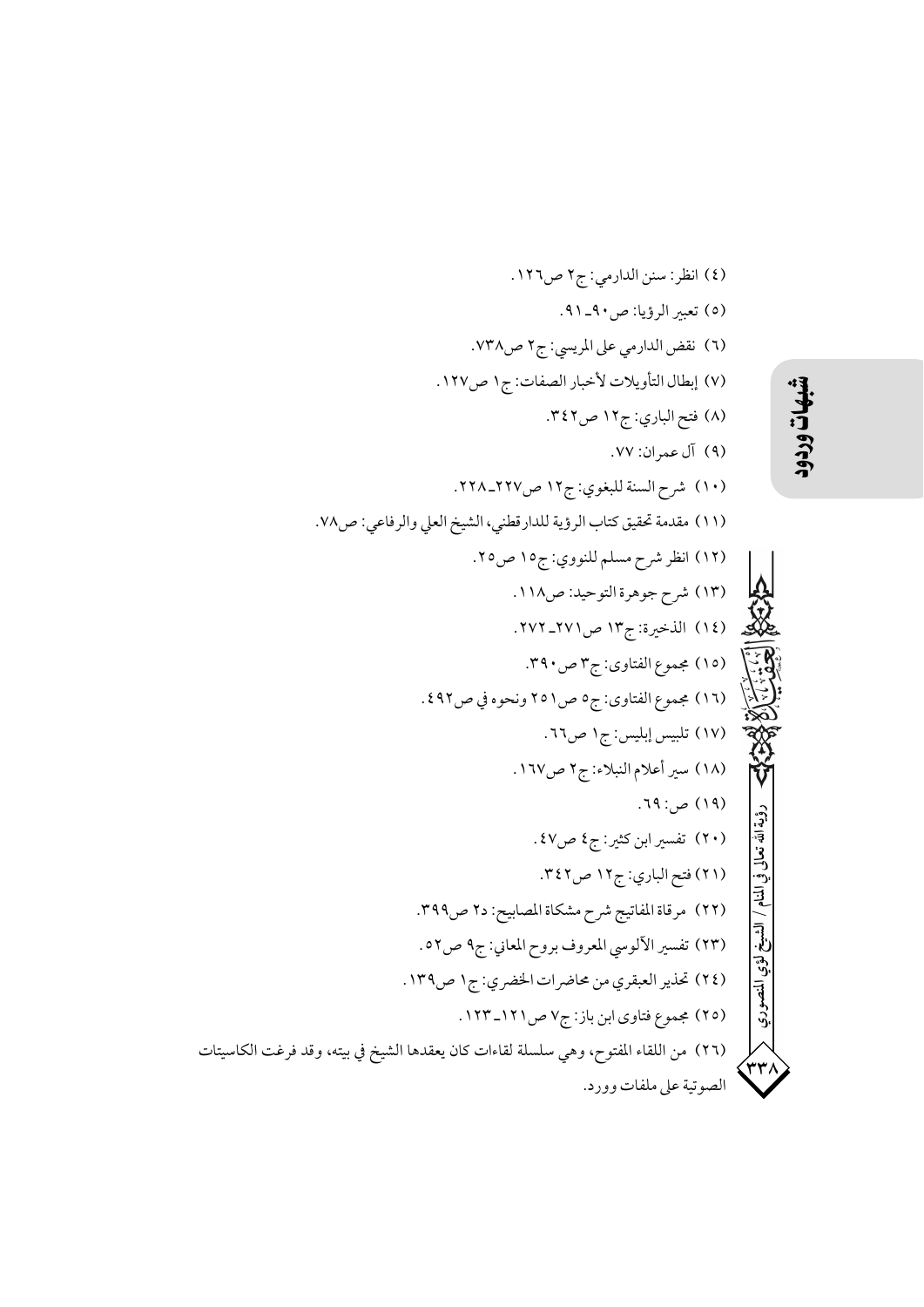(٢٧) تحفة المجيب: سؤال رقم ٦٨. (٢٨) شرح كتاب اعتقاد أهل السنة: ج٨ ص١١. (٢٩) سلسلة الأسماء والصفات، الدرس الصوتي الخامس. (۳۰) مجموع الفتاوي: ج۹ ص۲۹۳. (٣١) معرفة الثقات: ج١ ص٣٦٣، وانظر ايضاً: الثقات لابن حبان: ج٤ ص٣٠١، سير أعلام النبلاء: ج٦ ص١٧٩. (۳۲) تاریخ دمشق: ج۳٥ ص۱۹۳. (۳۳) تاریخ بغداد: ج۸ ص۲٦۱. (٣٤) تقريب التهذيب: ج٢ ص٣٣٣. (٣٥) سير أعلام النبلاء: ج١١ ص٤٢\_١٤٧. (٣٦) تاريخ الإسلام: ج١٧ ص١٧٠. (٣٧) وفيات الأعيان: ج١ ص٢٦-٦٧. (٣٨) سير أعلام النبلاء: ج١١ ص٣٤٧. (۳۹) حاشية رد المختار: ج۱ ص٥٥. (٤٠) صفة الصفوة: ج٤ ص١١٣. (٤١) سير أعلام النبلاء: ج١١ ص٤٨٧\_٤٨٨ . (٤٢) مجموع الفتاوي: ج ١٠ ض١٨، وانظر مدارج السالكين لابن القيم: ج٢ ص٧. (٤٣) تاريخ بغداد: ج١٢ ص٣٨٢. (٤٤) تاريخ بغداد: ج١٢ ص٣٨٣. (٤٥) الوافي بالوفيات: ج٨ ص١٣٠. (٤٦) تاريخ الإسلام: ج٢٥ ص٥٠. (٤٧) تاريخ الإسلام: ج٢٩ ص٣٨٢. (٤٨) وفيات الأعيان: ج١ ص٨٠. (٤٩) سير أعلام النبلاء: ج١٩ ص١١٦\_١١٧.

إلعدد السادس / نه الحجة / ٢٣٦ / هـ